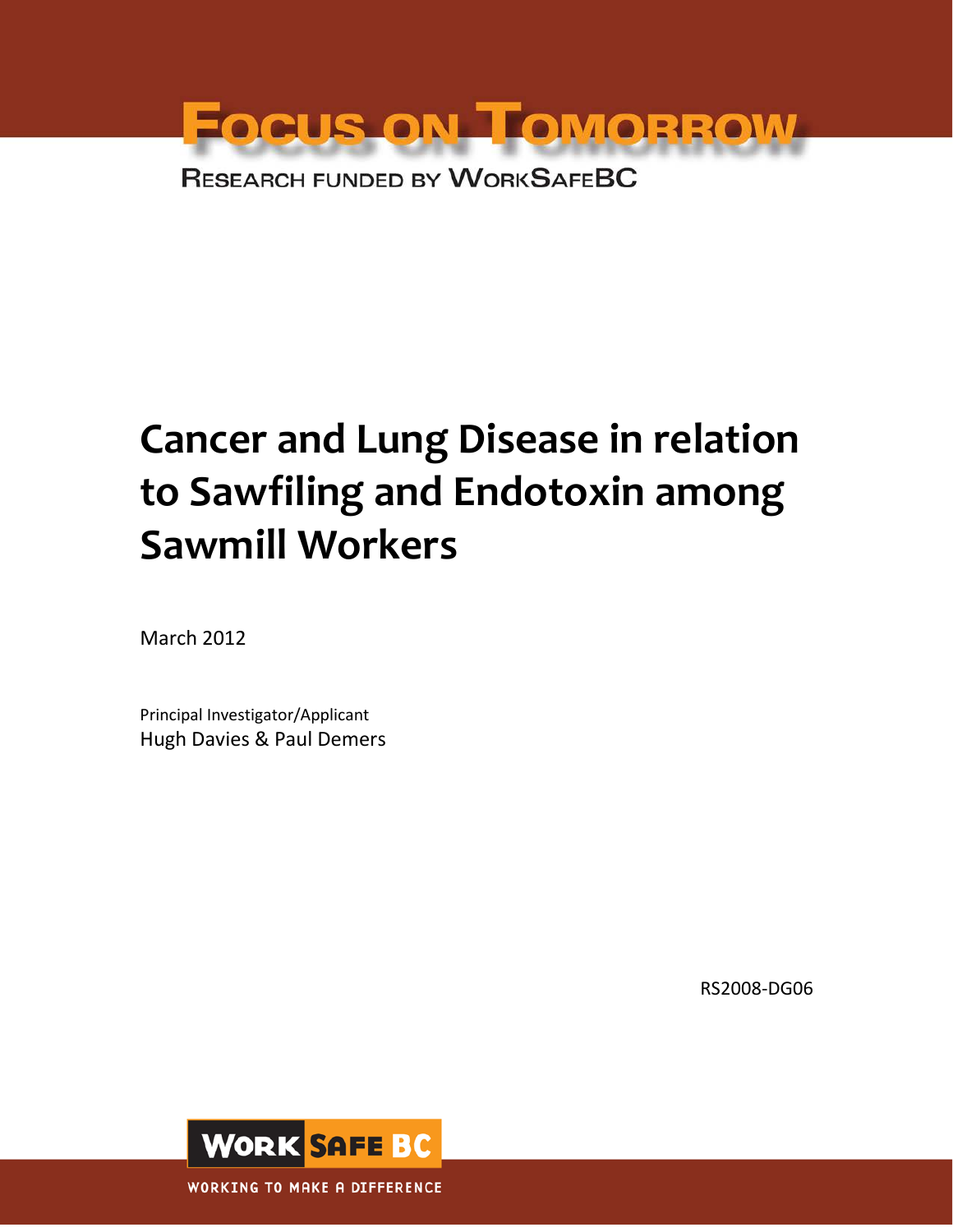All rights reserved. The Workers' Compensation Board of B.C. encourages the copying, reproduction, and distribution of this document to promote health and safety in the workplace, provided that the Workers' Compensation Board of B.C. is acknowledged. However, no part of this publication may be copied, reproduced, or distributed for profit or other commercial enterprise or may be incorporated into any other publication without written permission of the Workers' Compensation Board of B.C.

Additional copies of this publication may be obtained by contacting:

Research Services 6951 Westminster Highway Richmond, B.C. V7C 1C6 Phone (604) 244-6300 / Fax (604) 244-6299 Email: [resquery@worksafebc.com](mailto:resquery@worksafebc.com)



WORKING TO MAKE A DIFFERENCE

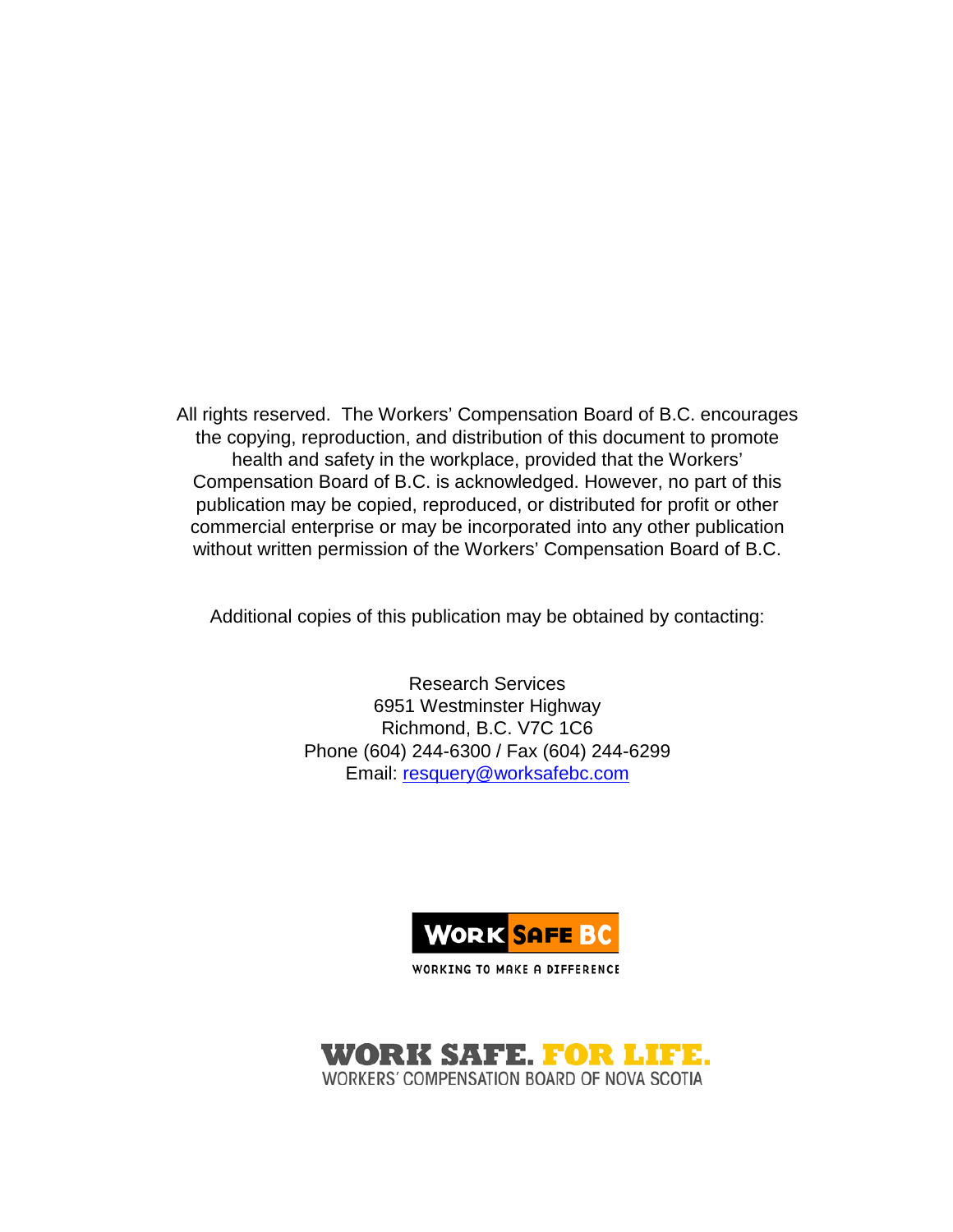# **Cancer and lung disease in relation to sawfiling and endotoxin among sawmill workers**

**Report to the Research Secretariat of WorkSafeBC**

**October, 2011 Revised, March 2012**

**Investigators:** Hugh W Davies, PhD,  $CH<sup>1</sup>$ Paul A Demers,  $PhD<sup>1</sup>$ George Astrakianakis,  $PhD<sup>1</sup>$ 

**Research staff:**

Philip (Hanchen) Chen,  $MSc<sup>1</sup>$ 

Keywords: Lung Cancer; Chronic Obstructive Pulmonary Disease; Hard Metal; Endotoxin; Forestry Industry; Epidemiology; British Columbia

<sup>1</sup> University of British Columbia, School of Population and Public Health

File #: RS2008 – DG06

**Acknowledgements:** WorkSafeBC and the Workers Compensation Board of Nova Scotia for funding of this project.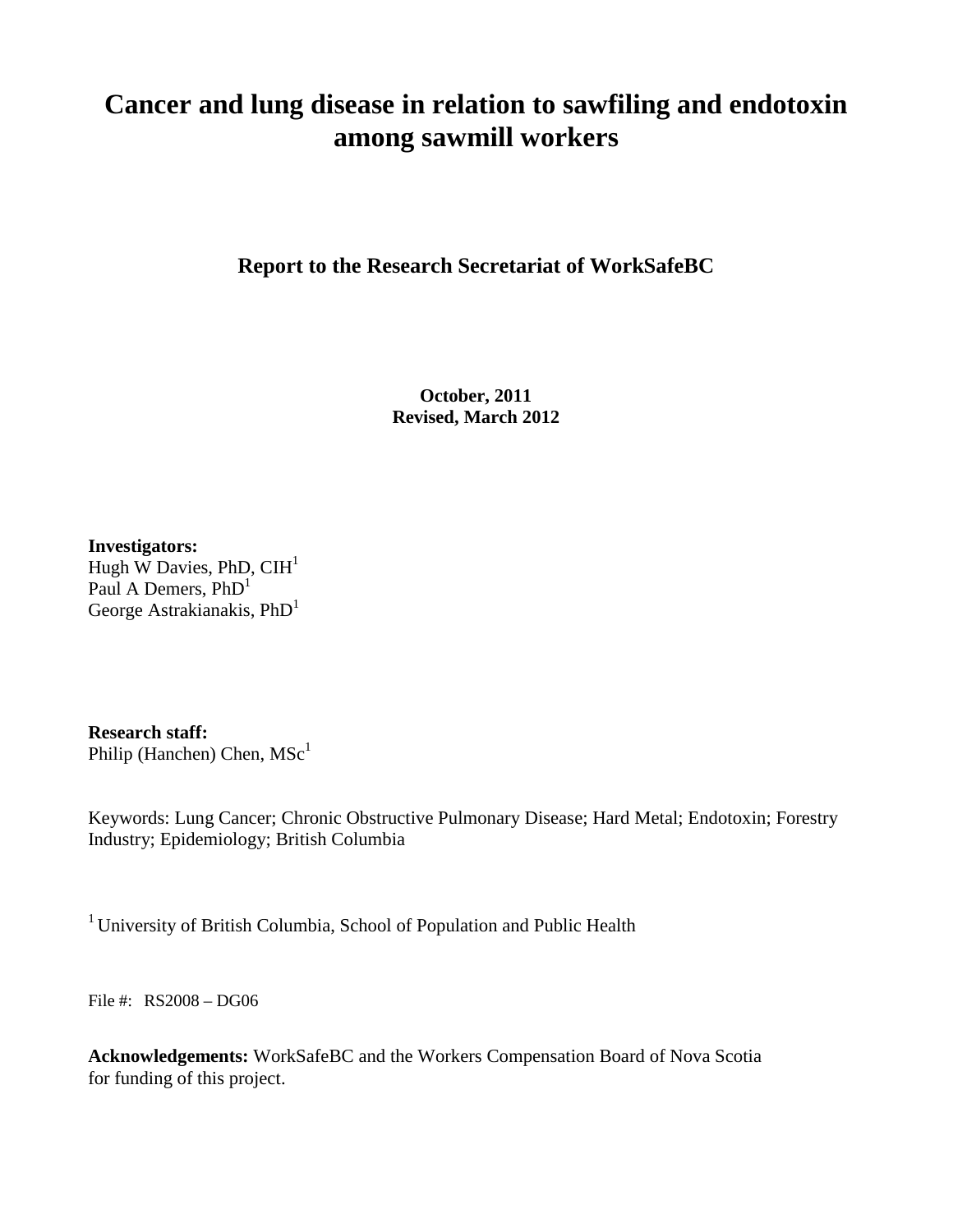# Main Research Findings and Policy Prevention Implications

- $\triangleright$  In a sample of 14 BC sawmills, work in the "sawfiling" trades was found to be associated with an increased risk of colorectal cancer (relative risk of 2.1), but not of lung cancer, nor Chronic Obstructive Pulmonary Disease (COPD).
- $\triangleright$  These findings represent some of the first studies of chronic respiratory disease in people employed in the sawfiling trades, but were limited by small number of cases, semi-quantitative exposure assessment, and lack of individual level confounder data.
- $\triangleright$  Exposure to endotoxin the in BC sawmill workers was associated with an increased risk of Chronic Obstructive Pulmonary Disease (COPD) that reached a relative risk over 2 in those exposure above 28  $ng/m<sup>3</sup>$ yr, but the increased RR was not statistically significant.
- $\triangleright$  High level of endotoxin exposure among BC sawmill workers was associated with a decreased risk of lung cancer; this apparent protective effect has been observed in other studies.
- $\triangleright$  Job title and duration of employment were accounted for in assessing hard metal exposure; on-site measurement and duration were used in assessing endotoxin exposure. However, our job exposure matrix models could be improved to increase statistical power.
- $\triangleright$  Reduction of exposure to hard metal fume/particulate is still advised because of earlier health findings; this can be achieved by substituting saw blade materials; using enclosures and local exhaust ventilation; monitoring ventilation systems and exposures; and changing metalworking fluid on a regular basis.
- Despite a possible "protective" effect against lung cancer, endotoxin is generally considered an indoor air pollutant, and exposure should be avoided. Identification of effective control measures should be the subject of further study.
- $\triangleright$  We recommend monitoring policy in the area of endotoxin exposure limits, but to be cognizant of the fact that we observed health effects at levels well below other published studies.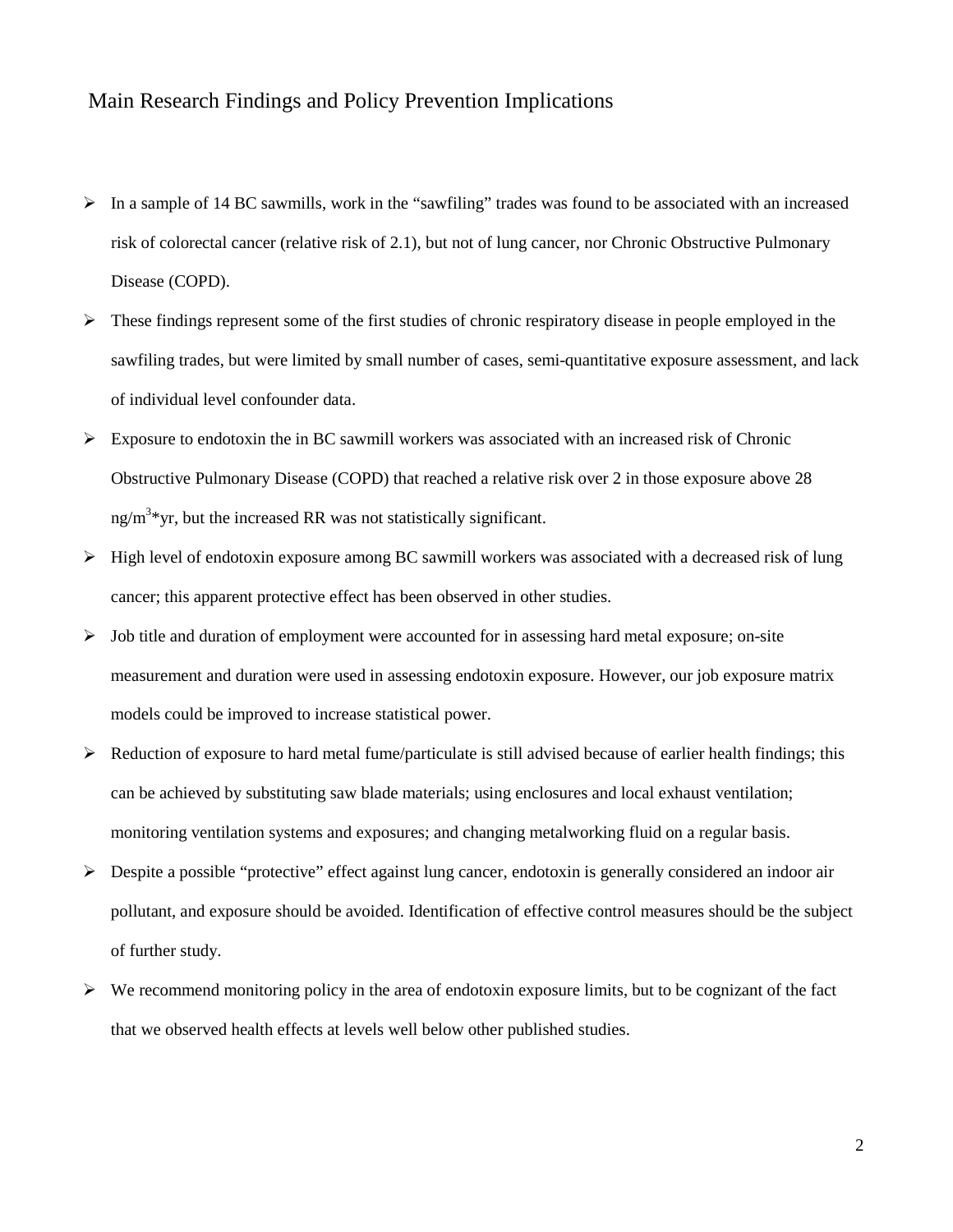# Table of Contents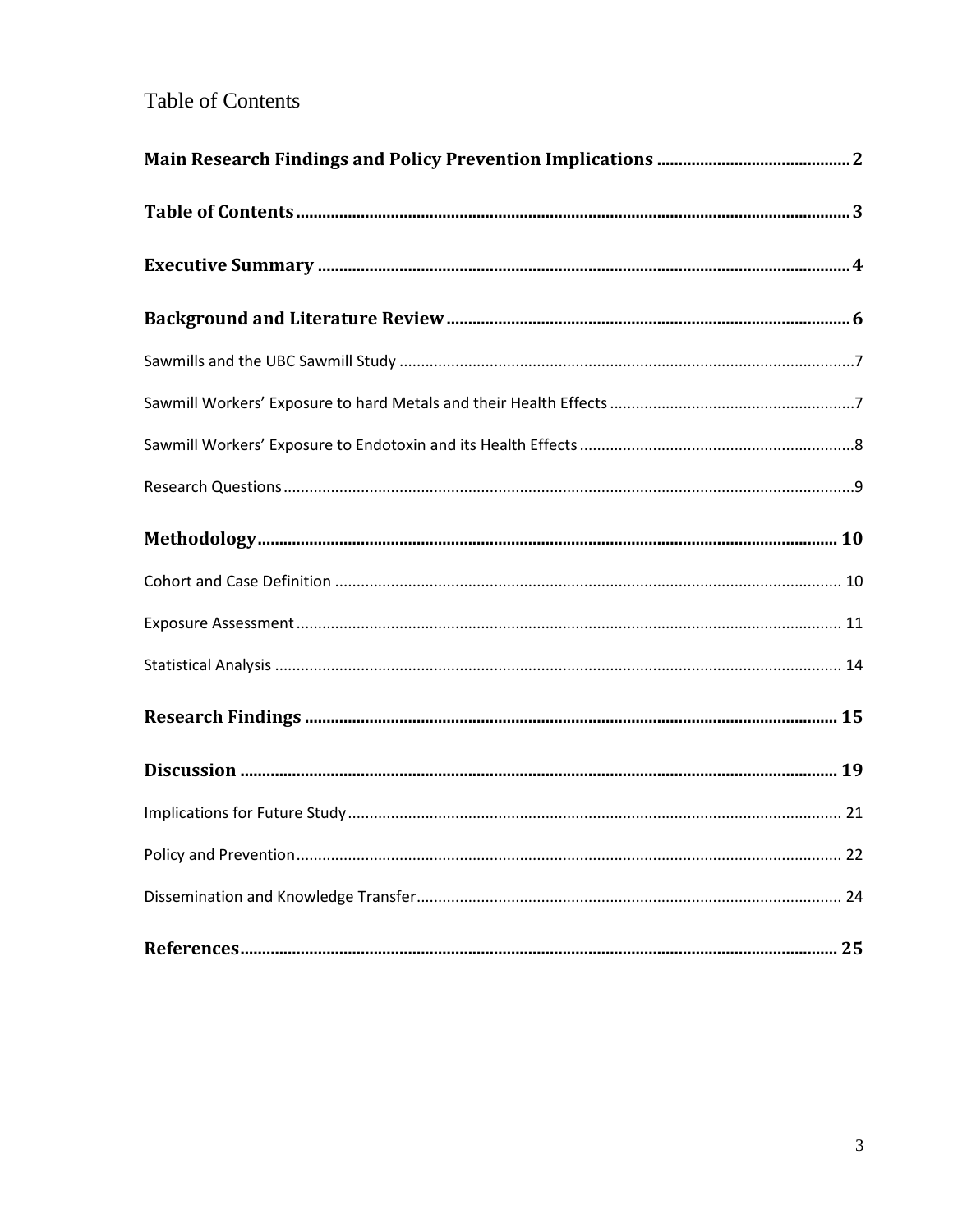# Executive Summary

*Background*: "Sawfilers" are a sub-group of sawmill workers who repair and maintain saw blades, and who may be exposed to hard metals present in metal alloys; some of which are carcinogens or have other, nonmalignant respiratory effects. Sawmill workers in general may be exposed to endotoxin from gram-negative bacteria present on the wood stock. Previous studies across different industries have shown endotoxin associated with increased risk of COPD, but paradoxically, that it might decrease the risk of lung cancer. The main goal of this research project was to utilize an existing cohort of approximately 26,000 BC sawmill workers to: 1) examine associations between hard metals and endotoxin exposures and cancer of the lung and GI tract<sup>[1](#page-5-0)</sup>; and 2) examine the associations between hard metal and endotoxin exposures and COPD in a sub-cohort of 11,289 sawmill workers for whom hospital discharge data was available.

*Method*: We used duration of employment as a sawfiler or in the sawfiling department as a surrogate for hard metal exposure because of a lack of measurement data. Endotoxin exposure was estimated using a predictive model built on previous monitoring (216 measurements) in BC sawmills. We then assigned quantitative endotoxin exposure values to jobs, and calculated cumulative endotoxin exposure levels as the sum of time spent in a job \* exposure level in that job. Relative risks of cancer and COPD for each exposure group were assessed using Poisson regression, controlling for age, race, calendar period and time since first exposure, with subjects in lowest exposed category as the reference.

*Results*: A total of 523 cases of lung cancer, 334 cases of colorectal cancer (follow-up period 01/01/1959 to 12/31/1995) and 121 cases of COPD (follow-up period 01/01/1985 to 12/31/1998) were included in the analyses. The risk of lung cancer and COPD (lagged 20 years) were not associated with hard metal exposure  $(RR=0.9, 95\% \text{ CI} = 0.5-1.8 \text{ and } RR=1.1, 95\% \text{ CI} = 0.5-2.8$ , respectively). However, there was an association between hard metal exposure and colorectal cancer risk (RR=2.1 for the exposed, 95% CI=1.2-3.5, lagged for 20 years). For endotoxin, the observed point estimate of lung cancer risk among the highest exposed group was less than one yet not statistically significant (RR=0.8, 95% CI=0.5-1.1). The overall downward trend of lung cancer associated with endotoxin was statistically significant (coefficient  $= -0.086, 95\%$  CI $= -0.169$  to  $-0.002$ ). An

<span id="page-5-0"></span> $1$  Cancer of the GI tract was added as a disease of a priori interest due to anecdotal case reports from BC sawfilers.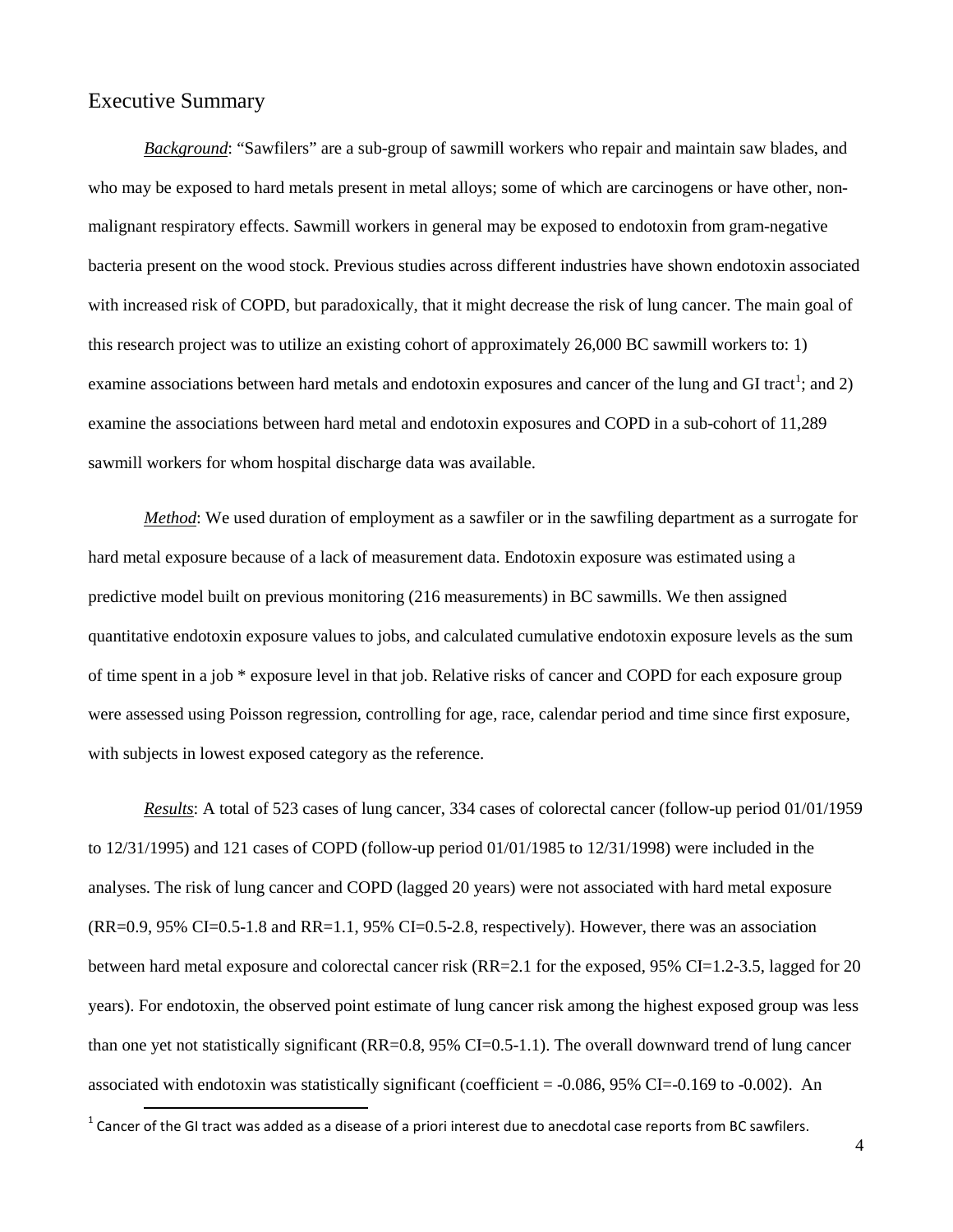increased risk of COPD was observed among subjects with highest endotoxin exposure ( $RR=1.9$ , 95% CI=1.0-3.7), and there was an increasing trend between increasing endotoxin exposure and COPD risk (coefficient=0.104, 95% CI=-0.086-0.294).

*Discussion:* This study was the first to examine chronic health risks associated with sawfiling employment. While the findings for malignant and non-malignant respiratory disease were negative, these results should be interpreted with caution as the method of exposure assessment was fairly crude (duration of employment). The finding of an association between work as a sawfiler and colorectal caner is novel and deserving of additional attention, but likewise is subject to possible exposure misclassification. The study used quantitative endotoxin exposure data and confirmed both a predicted "protective" effect against certain cancers, but also a positive association with COPD. In both cases the "effective" exposure levels were lower than seen in previous studies.

*Conclusion*: This study suggests a possible association between hard metal exposure and increased risk for colorectal cancer among sawmill workers. With regard to the respiratory effects of endotoxin exposure, our finding was in accordance with previous studies suggestive of a positive association with risk of COPD and a negative association with risk of lung cancer.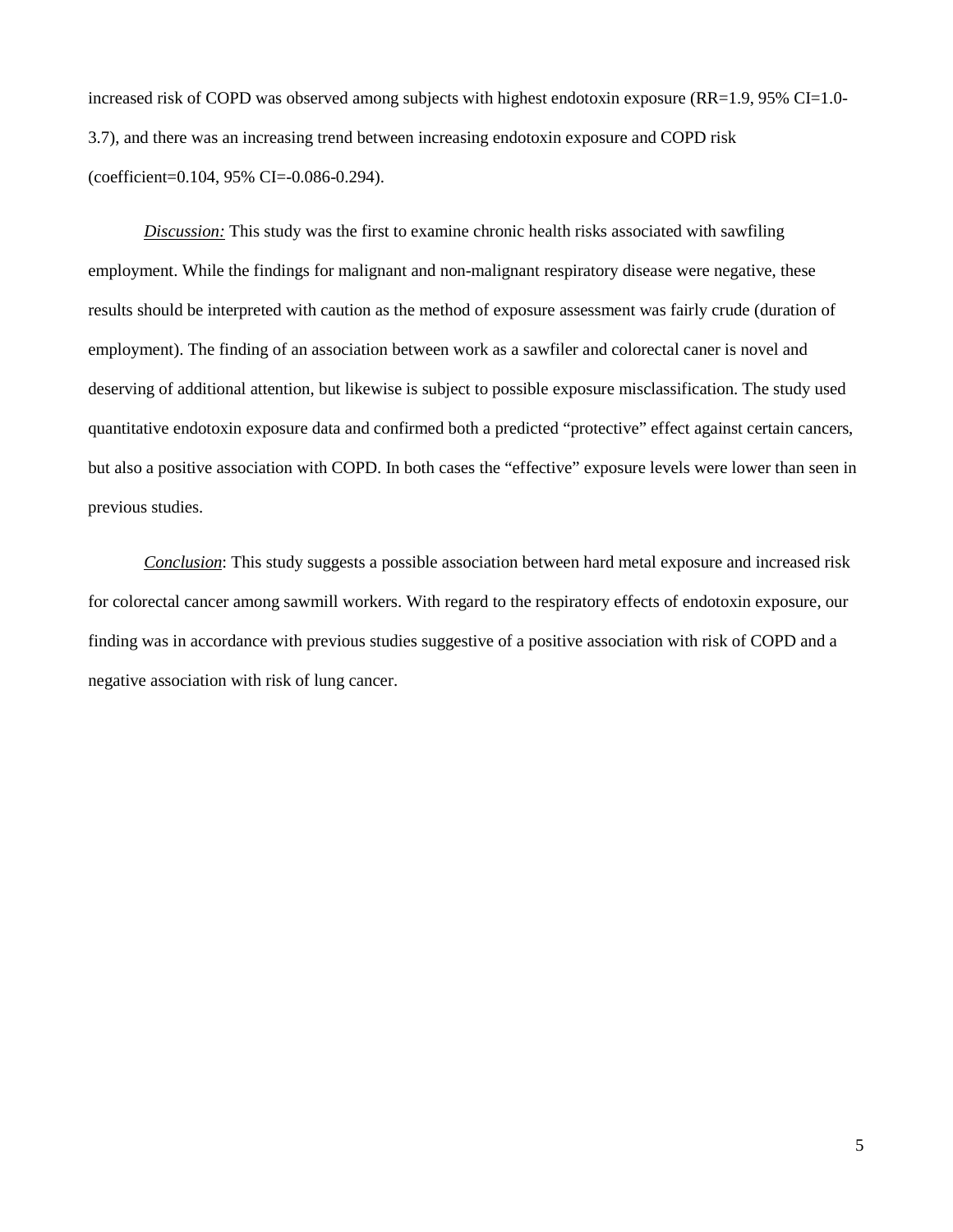# Background and Literature Review

BC Sawmills have been the focus of previous occupational health studies that have resulted in a rich set of health, exposure and potential confounder information (Teschke *et al.,* 1998*).* These data permit us to look at novel research questions regarding occupational exposures and disease in a timely and cost-effective way. We recently too advantage of these resources to examine two occupational disease questions of particular interest to researchers and policy makers.

The first relates to "sawfiling". This is a sawmill- specific trade, and "sawfilers" are responsible for maintenance of saws and knives. Sawfilers may be exposed to chromium, cadmium, lead, and cobalt, all known or suspected carcinogens. They have other exposures that are similar to the machinist trade, a group suspected of having an increased risk of cancer (Krstev *et al.*, 2007). Hard metal exposures have been associated with respiratory disease and in 1991 the Workers' Compensation Board of BC (now WorksafeBC) funded a study of "hard" metal exposure (heavy metal alloys), respiratory symptoms and lung function among sawfilers (Kennedy *et al.,* 1995). However, no studies of cancer or other long-term health have been done in this occupational group to our knowledge. Several recent events heightened interest in this research area. In 1987, a BC sawfiler had an accepted claim for gastrointestinal cancer, and his occupational exposure to hard metals from welding the carbon steel tips and stellite was suspected as the cause of his initial cancer<sup>[2](#page-7-0)</sup>. Another sawfiler in BC became disabled over a number of years because of lung damage; when he died at the age of 50, an autopsy attributed his death to lung disease caused by exposure to cobalt from grinding carbide (WSBC 2011).

The second research question relates to endotoxin. Endotoxin is a component of the outer cell walls of Gram-negative bacteria and is a common contaminant of organic dusts, including wood dust in sawmills(Dennekamp *et al.*, 1999). Adverse health effects associated with exposure to endotoxin are well recognized. These include septic shock at very high exposure levels and pneumonitis, decreased lung function, and respiratory symptoms at lower exposure levels, such as those observed in sawmills. However, recent studies have observed that populations exposed to endotoxins have a paradoxically *decreased* risk of lung and possibly other cancers. Several studies have examined endotoxin exposure among sawmill workers, including one in the

<span id="page-7-0"></span> <sup>2</sup> Personal communication with HSE advisor, United Steelworkers of America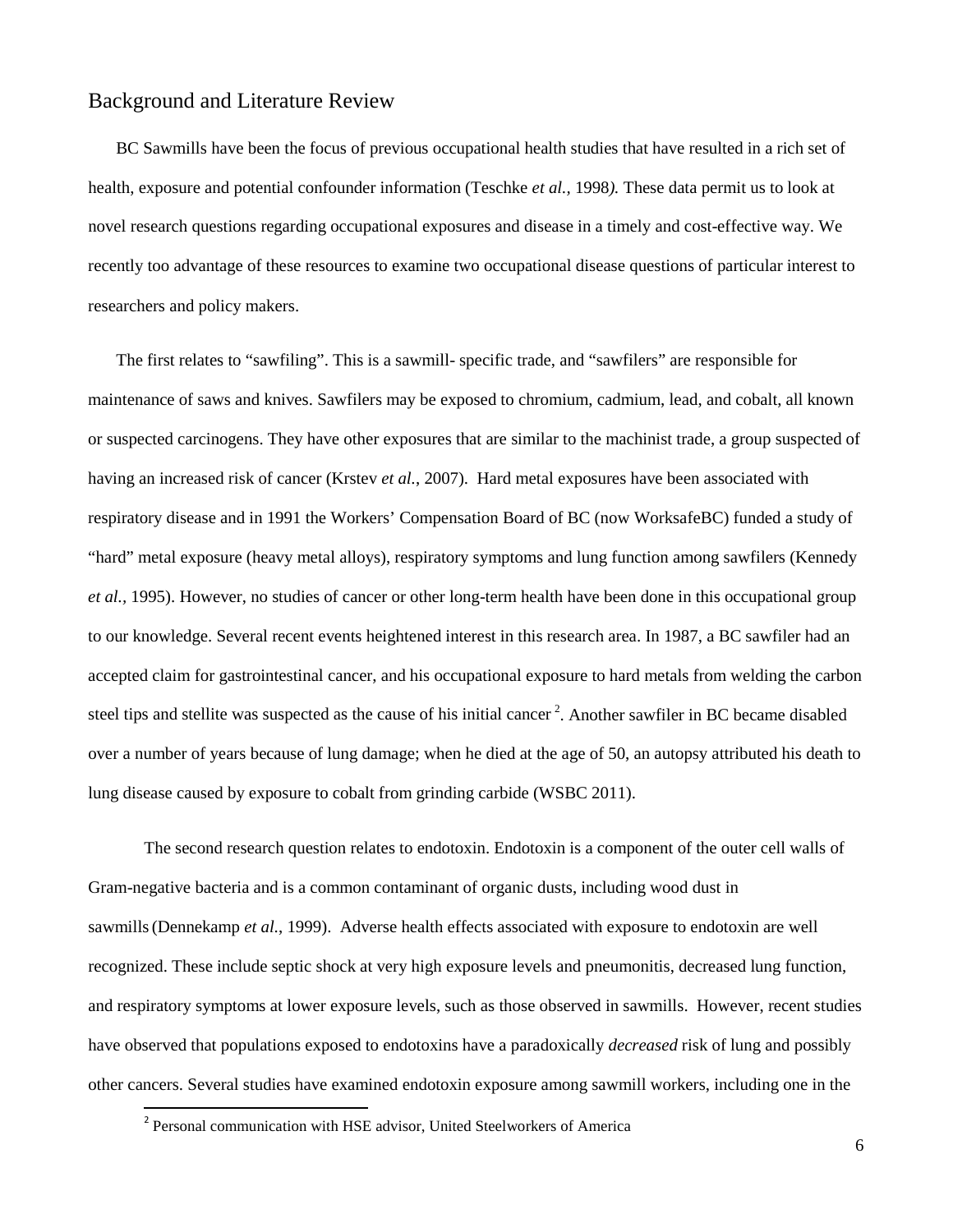BC sawmill cohort (Dennekamp *et al.*, 1999) but little work has been done to examine its relationship with lung disease in that setting, nor examined a hypothesized "protective" effect in relationship with cancer in that group.

#### **Sawmills and the UBC Sawmill Study**

Sawmills are facilities in which raw logs are cut into timber (large pieces) and lumber (generally considered 4in × 4in or smaller; Davies *et al.*, 1998). Job tasks of sawmill workers include log handling and debarking, the breakdown of logs into cants (the square center of the log), slabs (rounded outer edges of the log) and large boards; sawing cants and slabs into functional lumber sizes; grading; sorting; drying; planning; and processing the lumber for industrial specific uses with preservatives, fire retardants or surface protection. During their work, sawmill workers may be exposed to multiple chemical, physical and biological hazards, which have the potential of causing several adverse health outcomes (Teschke *et al.*, 1998).

To better understand associations between such occupational exposures and health outcomes a group of occupational health researchers from the University of British Columbia has been following the health of 26,000 workers employed in 14 sawmills of British Columbia. The cohort was first enumerated in 1987; study subjects were linked with administrative health databases including the BC cancer registry, Provincial medical plan data, hospital discharge and vital statistics (death registry). Subject identity is kept anonymous but full and detailed employment history is available for all subjects. Exposure data has been developed for several hazards including chlorophenol antifungal agents, wood dust, noise, stress, and endotoxin (Demers *et al.*, 2006; Davies *et al.*, 2009; Freisen *et al.*, 2005; Dennekamp *et al.*, 1999; Ostry *et al.*, 2001)

#### **Sawmill Workers' Exposure to Hard Metals and their Health Effects**

Occupational exposure to hard metals occurs when certain job tasks are performed, such as sharpening, grinding and welding saw tips, blades and knives. Airborne particulate that is generated could result in exposure by inhalation or skin contamination and ingestion. Those with greatest exposure potential are likely sawfilers, who are responsible for maintaining saws and knives. Saw blade material used in BC may contain hard metal components, many classified as carcinogens (see Table 1) or which have shown adverse respiratory effects (Teschke *et al.*, 1993; Kennedy *et al.*, 1995; Sprince *et al.*, 1988; Kusaka *et al.*, 1986; Kennedy *et al.*, 1989).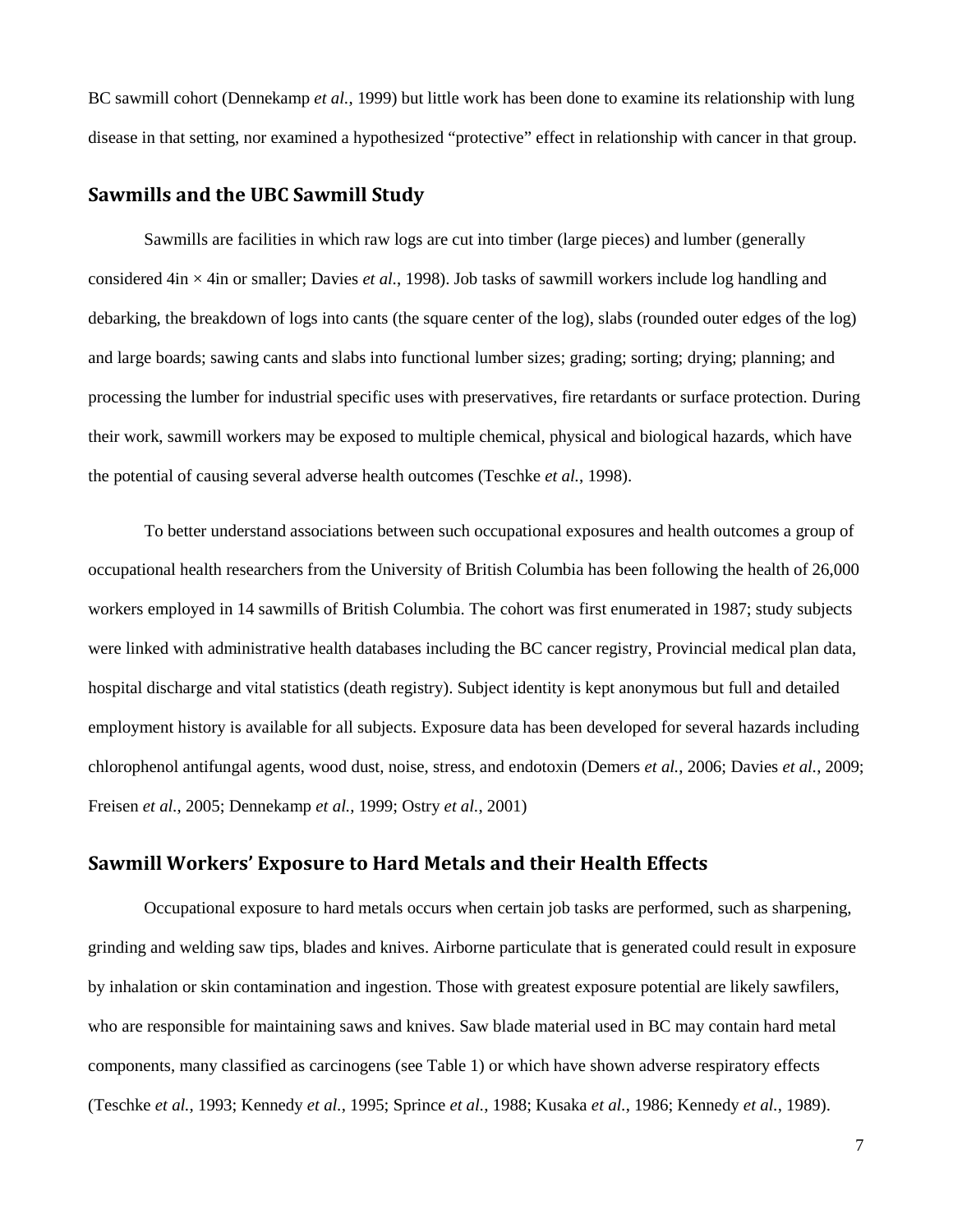Further, exposure to aerosols of hard metals has been associated with a variety of adverse respiratory health outcomes, For example cadmium exposure was found to be associated with emphysema (Stokkinger *et al.*, 1981), and cadmium exposure has been linked with asthma (Sprince *et al.*, 1988; Kusaka *et al.*, 1986; Roto 1980; van Custem *et al.*, 1987; Ghysens *et al.*, 1985; Nemery *et al.*, 1990; Davison *et al.*, 1983), wheezing and chronic bronchitis (Sprince *et al.*, 1988; Kusaka *et al.*, 1986).

| <b>Heavy Metal</b>              | <b>IARC</b>                                          | <b>ACGIH</b>                                                                                                        |
|---------------------------------|------------------------------------------------------|---------------------------------------------------------------------------------------------------------------------|
| Chromium, metallic              | 3 (Not classifiable as to carcinogenicity to humans) | A4 (Not classifiable as a human carcinogen)                                                                         |
| Chromium VI                     | 1 (Carcinogenic to humans)                           | A1 (Confirmed human carcinogen)                                                                                     |
| Cadmium, metallic               | 1 (Carcinogenic to humans)                           | A2 (Suspected human carcinogen)                                                                                     |
| Lead, metallic                  | 2B (Possibly carcinogenic to humans)                 | A3 (Confirmed animal carcinogen with unknown<br>relevance to humans)                                                |
| Cobalt with tungsten<br>carbide | 2A (Probably carcinogenic to humans)                 | A3 (Confirmed animal carcinogen with unknown<br>relevance to humans)                                                |
| Nickel, metallic                | 2B (Possibly carcinogenic to humans)                 | A5 (Not suspected as a human carcinogen)                                                                            |
| Nickel, compound                | 1 (Carcinogenic to humans)                           | <i>Soluble:</i> A4 (Not classifiable as a human<br>carcinogen)<br><i>Insoluble:</i> A1 (Confirmed human carcinogen) |

Table 1. Carcinogenicity classification of hard metal components of saw tips

#### **Sawmill Workers' Exposure to Endotoxin and its Health Effects**

Endotoxin is produced as a component of the outer membrane of gram-negative bacteria (Park *et al.*, 2000). Endotoxin is ubiquitous in our environment, found in soil, vegetation, natural water, indoor air and even tobacco smoke (Park *et al.*, 2000; Hudson *et al.*, 1977; Hasday *et al.*, 1999). In occupational settings such as sawmills, endotoxin may be present at higher concentration because of the growth of gram-negative bacteria on the surface of fresh-cut wood. One study that measured endotoxin levels in British Columbia sawmills found an average personal exposure level of 2.09 ng/m<sup>3</sup> (with 9% of samples above 5 ng/m<sup>3</sup>; Dennekamp *et al.*, 1999).

Health effects following endotoxin exposure are considered to be paradoxical, as there are both beneficial and harmful health outcomes following exposure. The harmful side of endotoxin exposure refers to its impact on respiratory function. The possible mechanism suggested by animal models is that chronic intra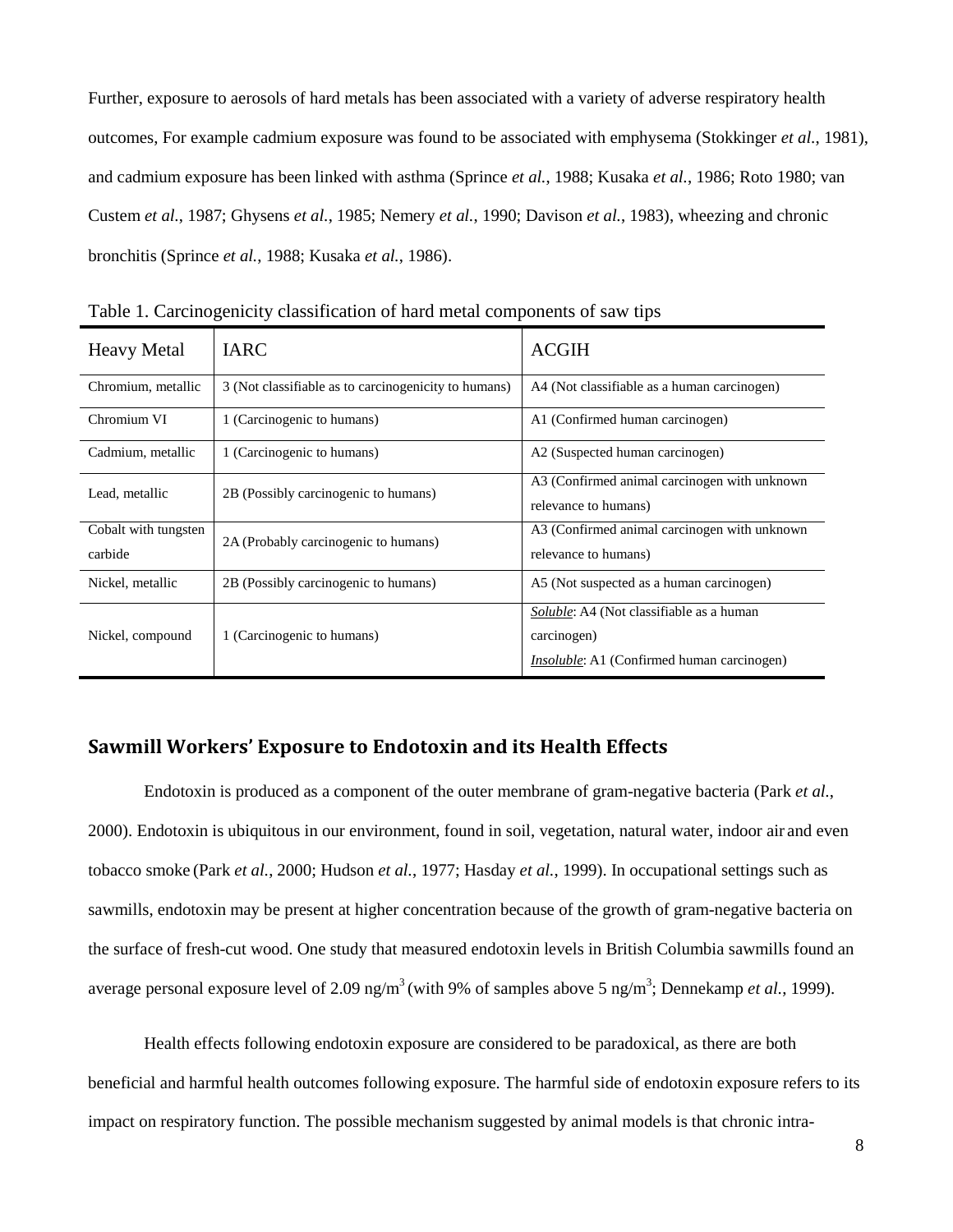tracheal exposure to LPS elicits lung pathologic changes similar to human COPD-associated

inflammation (Vernoy *et al.*, 2002). Decreased FEV<sub>1</sub> (Mandryk *et al.*, 1999), bronchi damage (Hagmer *et al.*, 1990), and COPD (Kline *et al.*, 1999) have been observed among workers who were exposed to endotoxin. The apparent benefit to endotoxin exposure is its potential to reduce cancer risk, which has been reported by several occupational epidemiology studies among workers who are exposed to high level of endotoxin, such as agriculture (Mastrangelo et al., 2005), cotton textile ( Astrakianakis *et al.* 2007), and waste treatment workers(Lange 2003). A recent meta-analysis with 28 published occupational epidemiology studies showed an overall risk of lung cancer of 0.62 (95% CI 0.52—0.75) for agriculture workers and 0.72 (95% CI 0.57—0.90) for textile workers (Lenters *et al*, 2010). The underlying mechanism of endotoxin's potential to reduce cancer risk may be the activation of the immune system with macrophage surveillance and increased secretion of cytokines, such as tumor necrosis factor alpha (or known as  $TNF-\alpha$ ), which stimulate the anti-tumoral response of the immune system(Dranoff, 2004; Lange *et al.*, 2003).

### **Research Questions**

1. Sawfilers may be exposed to hard metals, other potentially carcinogens and respiratory toxins during the course of their work, therefore: Is work as a sawfiler associated with elevated risk of (a) lung cancer, (b) colorectal cancer, and (c) COPD?

2. Sawmill workers throughout the mill may be exposed to airborne endotoxin, and therefore: is endotoxin exposure associated with (a) increase in the risk of COPD and (b) decreases in the risk of lung cancer?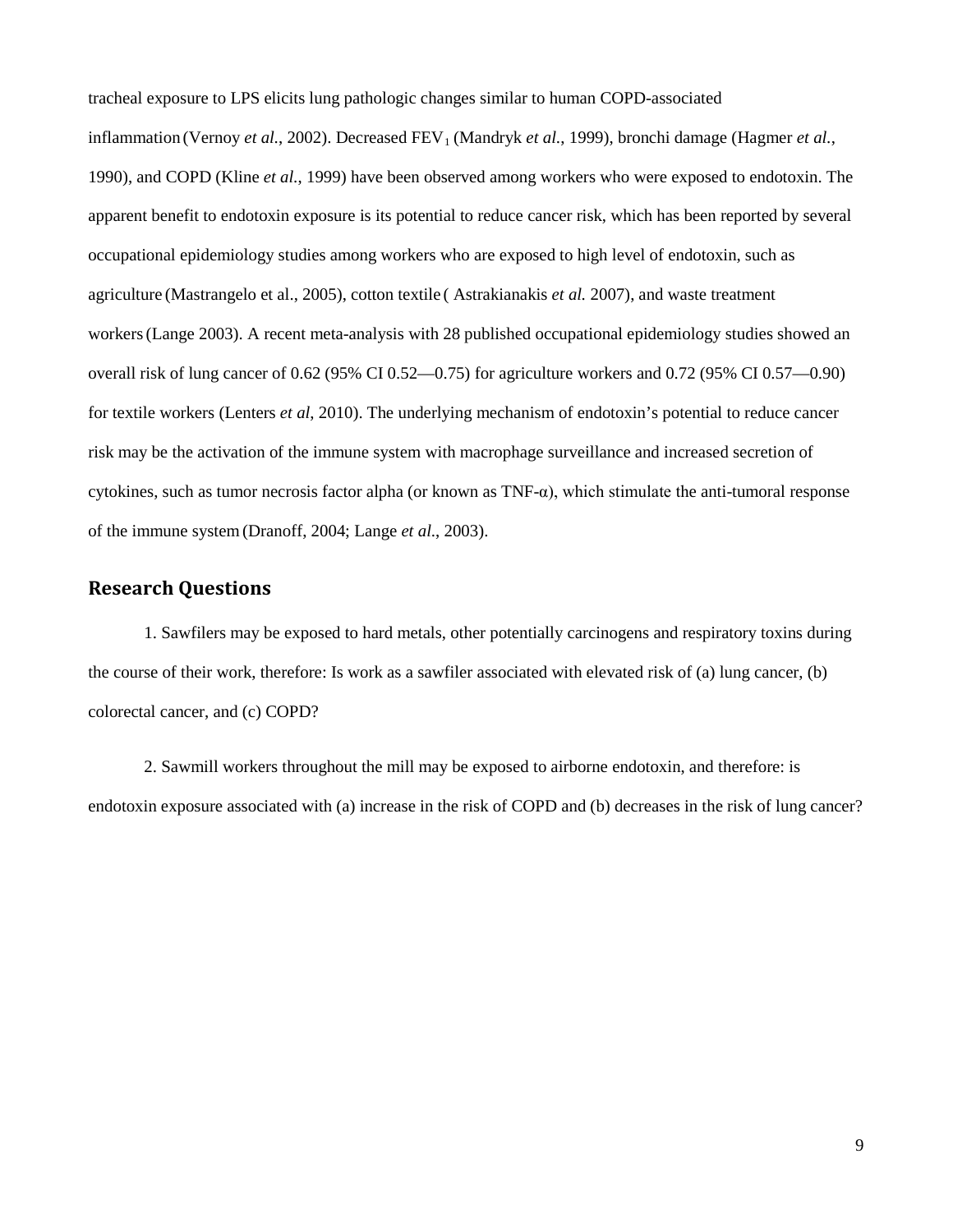#### Methodology

#### **Cohort and Case Definition**

A cohort of BC sawmill workers (N=25,556) was followed from 01/01/1950 to 12/31/1995. A full description of cohort enumeration is described in a previous publication (Demers *et al.*, 2006). Subjects were employees of 14 BC sawmills employed in production or maintenance departments for at least one year. Here, the full cohort was used in studies of cancer incidence.

A sub-cohort of workers with the follow-up period from 01/01/1985 to 12/31/1998 was examined for non-malignant outcomes (i.e. COPD). Follow up was restricted because of the later start time of electronic hospitalization records. There were 11,289 sawmill workers in this sub-cohort.

Work histories for each cohort subject were derived from sawmill payroll records, and included standardized job title, sawmill department and the start and end date of each position held in the sawmill.

#### Case Definition and Follow-up

Every subject in the cohort was linked to vital statistics and cancer registry records using probabilistic linkage; fatal (1950–1995) and incident (1969–1995) cancers were identified using national registries. The subcohort was linked to vital status and provincial hospital discharge records (from 1985-1998). Although the number of prostate, bladder and skin cancer was not large enough to facilitate stratified analyses, there were substantial number of lung cancer cases in the cohort  $(N=533)$ . In addition, because of the anecdotal report of GI cancer of a sawfiler, we repeated our analysis for colorectal cancer as a supplemental analysis. Briefly, in our definition of lung cancer we included all cancers of trachea, lobe, bronchus and lung area of the respiratory system (ICD-9=162); for colorectal cancer we included both the colon and rectum (ICD-9=153.0-154.1). Other cancer sites were considered for potential associations with hard metals, but could not be included because of insufficient numbers of cases. COPD by our definition referred to chronic bronchitis, emphysema, and chronic airway obstruction, with the exclusion of asthma and extrinsic allergic alveolitis (ICD-9=490, 491, 492 and 496).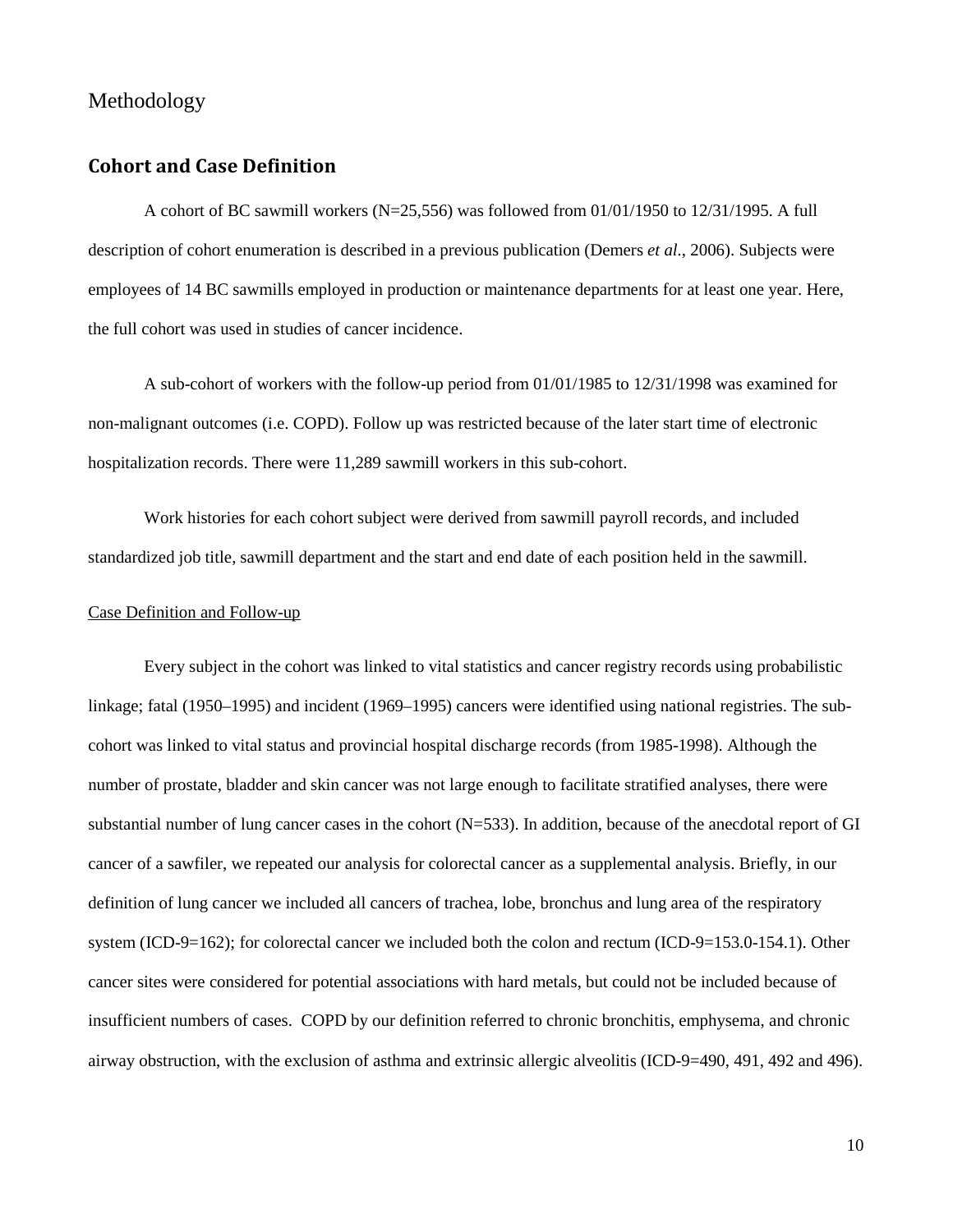Each worker was followed from the start of the study period or start of his or her employment plus one year, whichever occurred later. Follow up ended at the earliest of: end of study period, the date of death, the date of loss to follow up, the date of diagnosis (i.e. first hospitalization for non-malignant disease), or the date of registration of cancer (for malignant disease).

#### **Exposure Assessment**

In the absence of measurement of hard metal exposures in BC sawmills, duration of employment in a sawfiling department was used as a surrogate of exposure. This was based on the *a priori* assumption that compared with other sawmill workers those working in sawfiling department were uniquely exposed to hard metals generated from tasks such as grinding, sharpening and welding. We defined "sawfiling job titles" as *benchman*, *grinderman*, *sawfiler*, *sawfiler*, *sawfitter*, and *fitter inspector*; in addition, those doing other jobs (such as *clean-up*) in the *sawfiling* department were considered to share similar hard metal exposure as sawfilers. Since most workers held several jobs in cohort mills, each for differing periods of time, we calculated a cumulative exposure metrics as the total number of years being employed in a sawfiling department.

Endotoxin exposure assessment was based on the available measurement data from a previous monitoring study (Dennekamp *et al.*, 1999). In that study, 216 subjects were monitored for personal endotoxin exposure level  $(ng/m<sup>3</sup>)$  along with information such as job title and geographic location of sawmill, of which N=106 subjects had a measurement above LOD. A job exposure matrix was developed allowing us to link all sawmill job titles to endotoxin exposure levels. Missing data (where job and/or mill was not measured) was estimated through linear regression predictive modeling (Table 2). The adjusted  $\mathbb{R}^2$  value for the model was 0.36, which indicates that 36% of the variance in endotoxin level could be explained by job and sawmill geographic location. Through modeling log-transformed endotoxin concentration with geographic area and job title, we made best use of the available data, and which we could then link to the work history file. It had the additional benefit that we were able to estimate endotoxin levels for job/location combinations that were not monitored in the study mentioned above. Further, modeling in this way tends to favour Berkson error which results in less biased estimates than measures with classical error.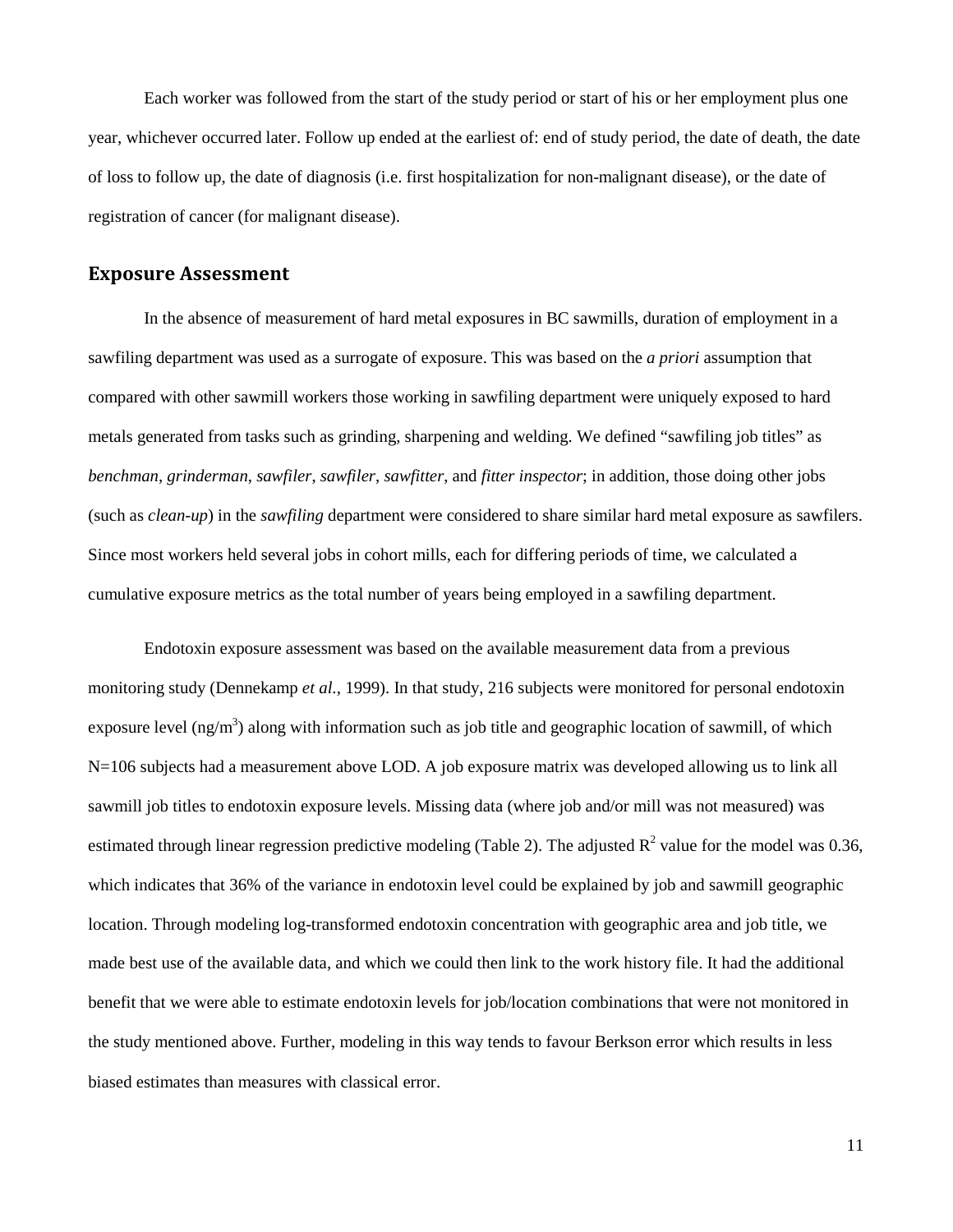Based on the job exposure matrix, we calculated endotoxin level for each mill and job. E.g., for a carpenter of a southern coast mill, the endotoxin level would be estimated as  $exp(-0.11+0.88-0.80)=0.97$  ng/m<sup>3</sup>. We can than calculate the cumulative exposure metric as an endotoxin cumulative dose:

( ) in the unit of ng/m<sup>3\*</sup>year.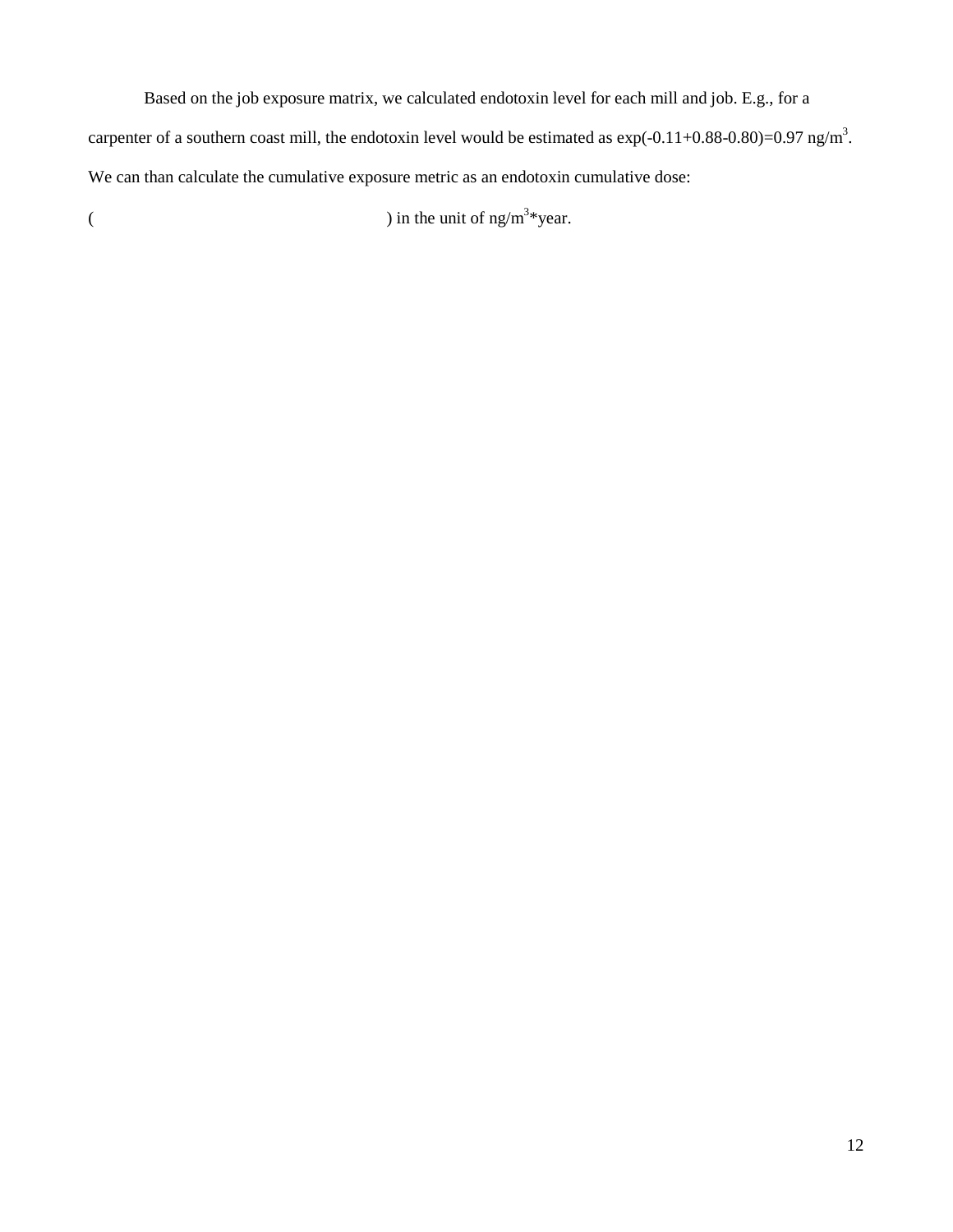|                        |                            | Coefficient | p-value | 95% LCI | 95% UCI |
|------------------------|----------------------------|-------------|---------|---------|---------|
|                        | Vancouver Island           | $-0.73$     | 0.000   | $-1.10$ | $-0.36$ |
| Geographic<br>location | Northern Interior          | 0.32        | 0.095   | $-0.06$ | 0.70    |
|                        | Southern Coast             | $-0.80$     | 0.000   | $-1.17$ | $-0.44$ |
|                        | Cutoff                     | $-0.70$     | 0.080   | $-1.49$ | 0.08    |
|                        | Clean-up                   | 1.84        | 0.001   | 0.72    | 2.96    |
|                        | Offbearer/Tailsawyer       | 0.93        | 0.181   | $-0.44$ | 2.29    |
|                        | Quad saw operator          | 1.42        | 0.040   | 0.07    | 2.77    |
|                        | 12" Edger                  | 1.27        | 0.010   | 0.31    | 2.22    |
|                        | Lumber Straightener        | 1.04        | 0.065   | $-0.07$ | 2.14    |
|                        | <b>Dropsort Operator</b>   | 1.00        | 0.013   | 0.21    | 1.79    |
|                        | Bin Patrol/J-bar attendent | $-0.62$     | 0.154   | $-1.49$ | 0.24    |
|                        | Strip loader/placer        | 1.01        | 0.148   | $-0.36$ | 2.37    |
|                        | Clean-up                   | 1.96        | 0.000   | 1.18    | 2.75    |
| Job categories         | Chipper Feeder/Clean-up    | 0.71        | 0.110   | $-0.16$ | 1.58    |
|                        | Planer chargehand          | $-0.98$     | 0.081   | $-2.09$ | 0.12    |
|                        | Forklift/Tallyman/Shipping | $-0.89$     | 0.027   | $-1.68$ | $-0.10$ |
|                        | Quality control            | 0.68        | 0.169   | $-0.29$ | 1.65    |
|                        | Carpenter                  | 0.88        | 0.122   | $-0.24$ | 1.99    |
|                        | Oiler                      | 1.19        | 0.016   | 0.23    | 2.14    |
|                        | Power engineer             | 1.49        | 0.124   | $-0.41$ | 3.40    |
|                        | Janitor                    | 1.29        | 0.061   | $-0.06$ | 2.65    |
|                        | Fitter/Sawfitter           | 0.67        | 0.096   | $-0.12$ | 1.47    |
|                        | Grinderman/Knife grinder   | 0.80        | 0.034   | 0.06    | 1.53    |

Table 2 Endotoxin exposure model, derived from 216 endotoxin measurements and associated determinant data. The coefficients in this model were then used to predict exposure levels for all cohort subjects.

Reference: Southern Interior, End stacker. Intercept=-0.11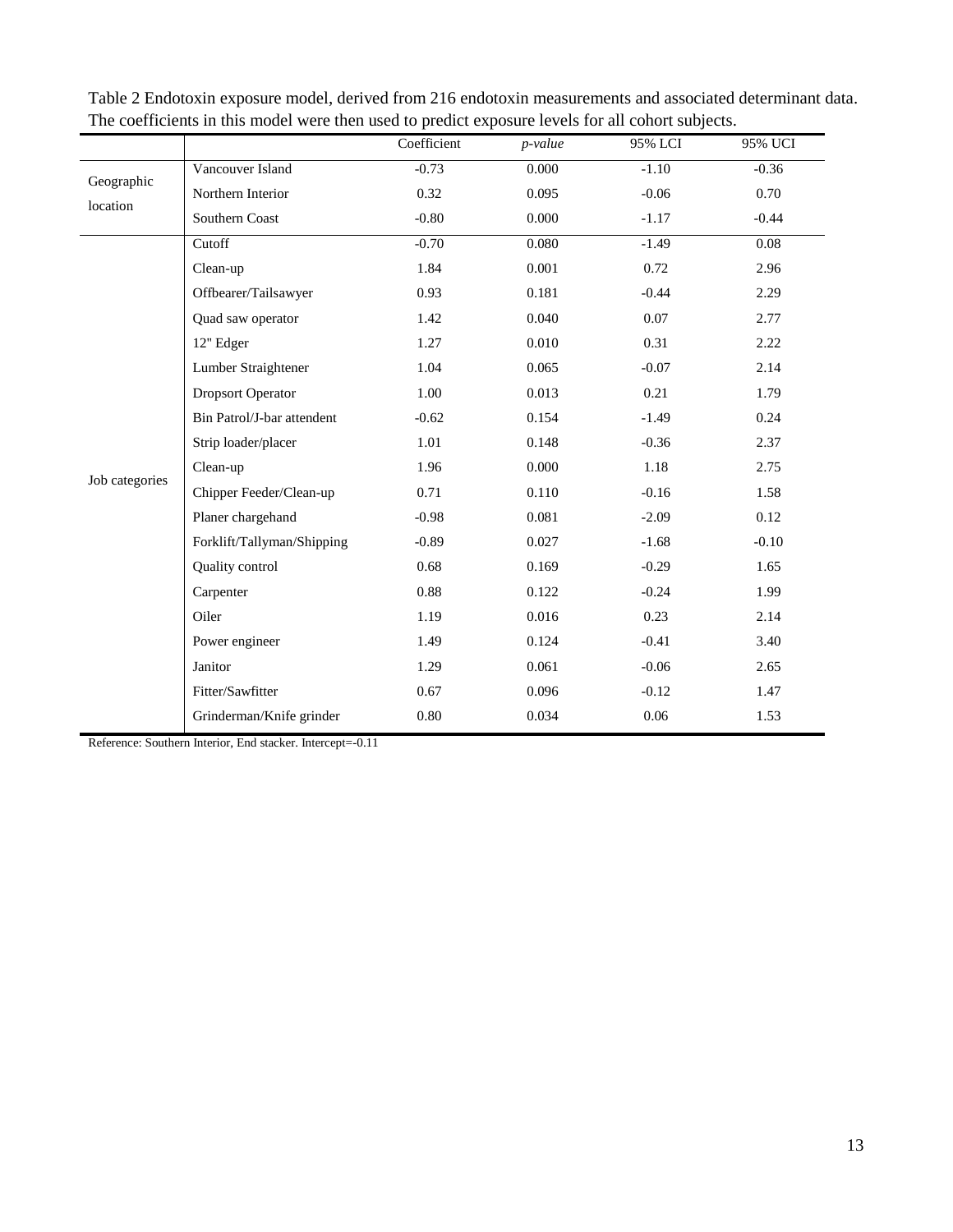# **Statistical Analysis**

We used LTAS<sup>[3](#page-15-0)</sup> to prepare data for analysis (Table 3). We conducted internal analyses among exposure groups using Poisson regression, with lowest exposure levels as the reference group.

| Independent<br><b>Variable</b>            | <b>Rationale of stratification</b>                                                                                                                                                                                                         | <b>Result of stratification</b>                                                                                                 |
|-------------------------------------------|--------------------------------------------------------------------------------------------------------------------------------------------------------------------------------------------------------------------------------------------|---------------------------------------------------------------------------------------------------------------------------------|
| Exposure                                  | Main variable of interest.                                                                                                                                                                                                                 | Two hard metal exposure groups: Never<br>exposed Vs. Ever exposed.                                                              |
|                                           |                                                                                                                                                                                                                                            | Five endotoxin exposure groups with<br>equal number of cases in each group.                                                     |
| Race                                      | Covariate. South Asian workers smoked<br>less, and cigarette consumption was a<br>strong confounder of both lung cancer<br>and COPD.                                                                                                       | Two ethnic groups: South Asian and all<br>others (identified by name algorithm and<br>then validated in interviewed sub-group). |
| Age                                       | Covariate. Risk of cancer and COPD<br>occurs is higher at old age.                                                                                                                                                                         | Five exposure groups with equal number<br>of deaths $^{[1]}$ in each group                                                      |
| Calendar<br>period                        | Covariate. Completeness of cancer<br>registry and hospitalization record<br>system and diagnosis might change<br>within time.                                                                                                              | Five exposure groups with equal number<br>of deaths in each group                                                               |
| Time since<br>first<br>exposure<br>(TSFE) | Covariate to account for: 1) For workers<br>with same cumulative exposure, their<br>exposure duration might be different; 2)<br>For workers with intermittent<br>employment, TSFE might be longer than<br>those with continuous employment | Five exposure groups with equal number<br>of deaths in each group                                                               |

Table 3. Stratification of cohort data

[1] For cancer cohort, number of deaths per group=4882/5≈976. For COPD cohort, number of deaths per group=906/5=181

 $\overline{\phantom{0}}$ 

<span id="page-15-0"></span><sup>&</sup>lt;sup>3</sup> LTAS: Life-Table Analysis Software, NIOSH, Cincinnati, OH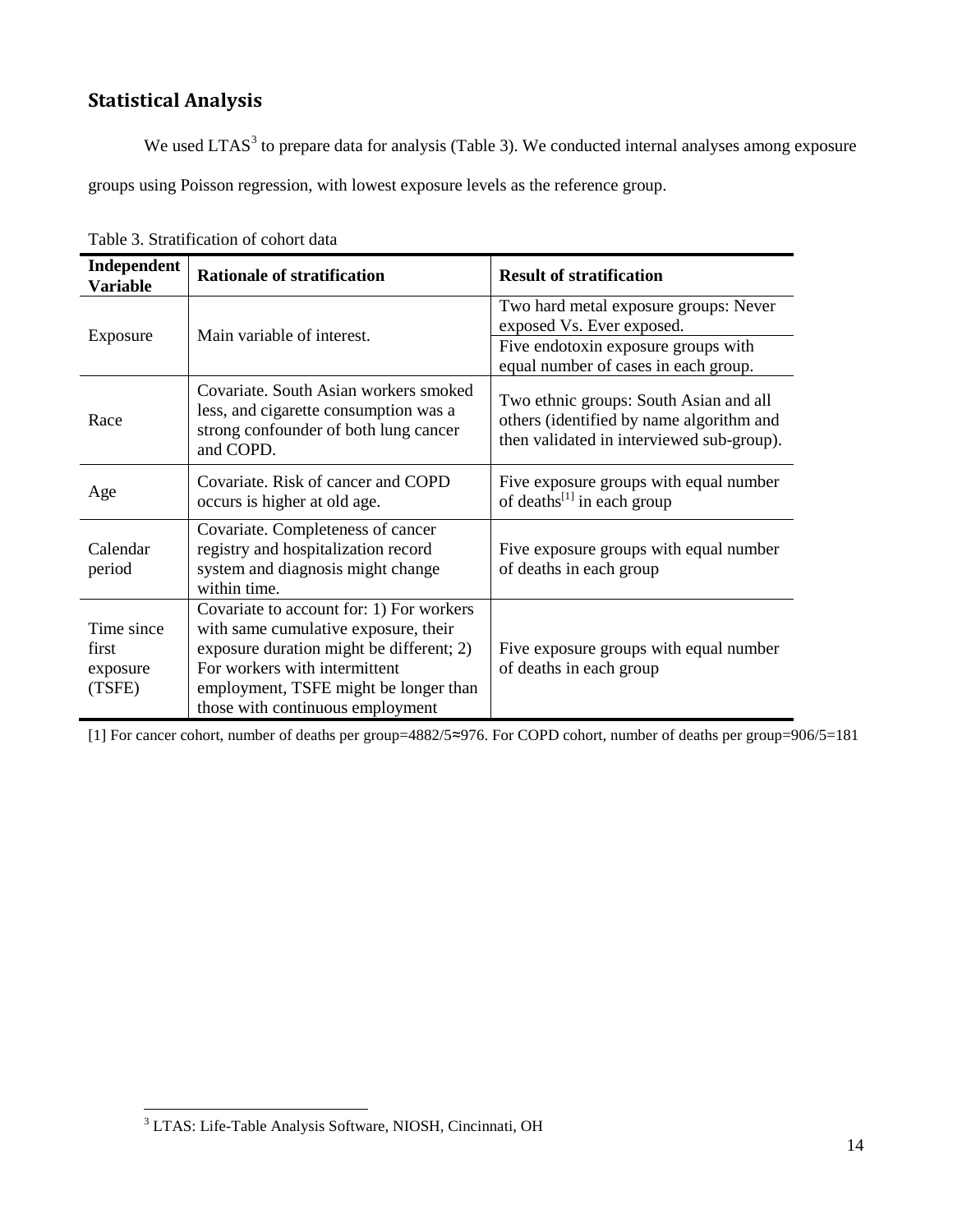# Research Findings

Demographic information of the full (cancer) and sub-cohorts (non-malignant disease) is summarized in Table 4. The "dead" row refers to the number of deaths from all deaths, and the "case" row refers to the number of targeted outcomes (cancer and COPD).

#### Sawfiling and Cancer

Table 5 shows relative risk of lung cancer and colorectal cancer among hard metal exposed workers adjusted for race, age, calendar period, TSFE, and using a lag time of 20 years. Compared with non-exposed workers, there was a doubling of risk of colorectal cancer among workers employed as sawfilers (RR=2.1, 95%) CI 1.2—3.5), but no excess of lung cancer was observed. We also examined dose-response relationships. Again with a 20 years lag, period and using never exposed as a reference, we found relative risks of 1.30, 0.58, and 0.90 in the <2.5 years, 2.5-12.6 year and>12.6 year exposure categories respectively; however these were based on small numbers (4, 2 and 2 cases, respectively).

|                                        |                                       | Cancer full cohort |                 |                | COPD sub cohort |                 |                |
|----------------------------------------|---------------------------------------|--------------------|-----------------|----------------|-----------------|-----------------|----------------|
|                                        |                                       | Exposed            | Non-<br>exposed | Total          | Exposed         | Non-<br>exposed | Total          |
|                                        | Number of workers                     | 805                | 24,751          | 25,556         | 617             | 10,672          | 11,289         |
| Vital                                  | Dead                                  | 105                | 4,862           | 4,967          | 60              | 851             | 911            |
| status (at<br>end of<br>follow-<br>up) | Alive                                 | 700                | 19,889          | 20,589         | 557             | 9,821           | 10,378         |
| Race                                   | Chinese<br>& South<br>Asian<br>Others | 82<br>723          | 3,315<br>21,436 | 3397<br>22,159 | 69<br>548       | 1,936<br>8,736  | 2,005<br>9,284 |
|                                        |                                       | 20                 |                 |                |                 |                 |                |
| Cases                                  | Lung cancer<br>Colorectal<br>cancer   | 15                 | 513<br>319      | 533<br>334     | 9               | 112             | 121            |
|                                        | Average age at<br>start of follow-up  | 33.1               | 34.5            | 34.5           | 43.1            | 39.0            | 39.2           |

Table 4. Demographic summary of cancer and COPD cohorts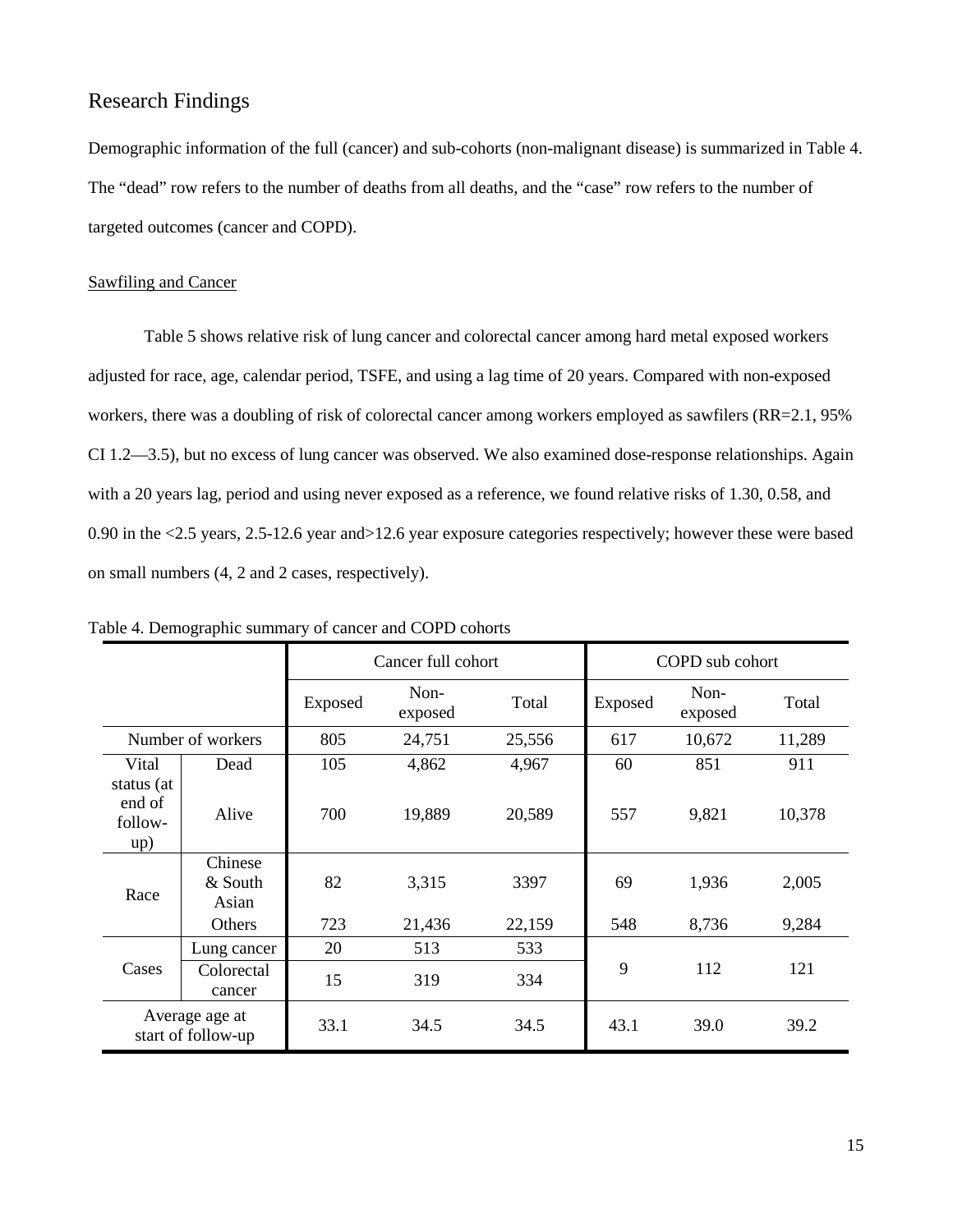|                | Lung cancer |           |             | <b>Colorectal cancer</b> |           |             |
|----------------|-------------|-----------|-------------|--------------------------|-----------|-------------|
|                | N           | <b>RR</b> | 95% CI      | N                        | <b>RR</b> | 95% CI      |
| Non-exposed    | 525         | reference |             | 319                      | reference |             |
| <b>Exposed</b> |             | 0.9       | $0.5 - 1.8$ | 15                       | 2.1       | $1.2 - 3.5$ |
| <b>Total</b>   | 533         |           |             | 334                      |           |             |

Table 5. Adjusted relative risk of lung cancer and colorectal cancer among sawmill workers exposed to hard metal\*

\*adjusted for race, age, calendar period and TSFE

#### Sawfiling and COPD

Relative risk of COPD among workers employed as sawfilers is shown in Table 6; the results adjusted for race, age, calendar period and TSFE, and an exposure lag of 20 years. Again with a 20 years lag, period and using never exposed as a reference, we found relative risks of 1.23 and 1.08 in the  $\leq 2.5$  3.4 years and  $\geq 3.4$  year exposure categories respectively; however these were based on small numbers (2 and 3 cases, respectively).

Table 6. Adjusted relative risk of COPD for hard metal exposure groups\*

| Exposure group | N   | RR        | 95% CI        |
|----------------|-----|-----------|---------------|
| Never exposed  | 116 | reference |               |
| Ever exposed   |     | 1.14      | $0.46 - 2.82$ |

\*adjusted for race, age, calendar period and TSFE

#### Endotoxin and Lung Cancer

Lung cancer relative risk of endotoxin exposure groups is shown in Figure 1. Compared with the reference subjects with lowest endotoxin exposure, the risk estimate for the second lowest exposure group increased slightly above 1.0, but generally decreased as endotoxin exposure level increased. Although none of the point estimates were statistically significant, the overall dose-response trend was (-0.086, 95%CI: -0.169 to -0.002).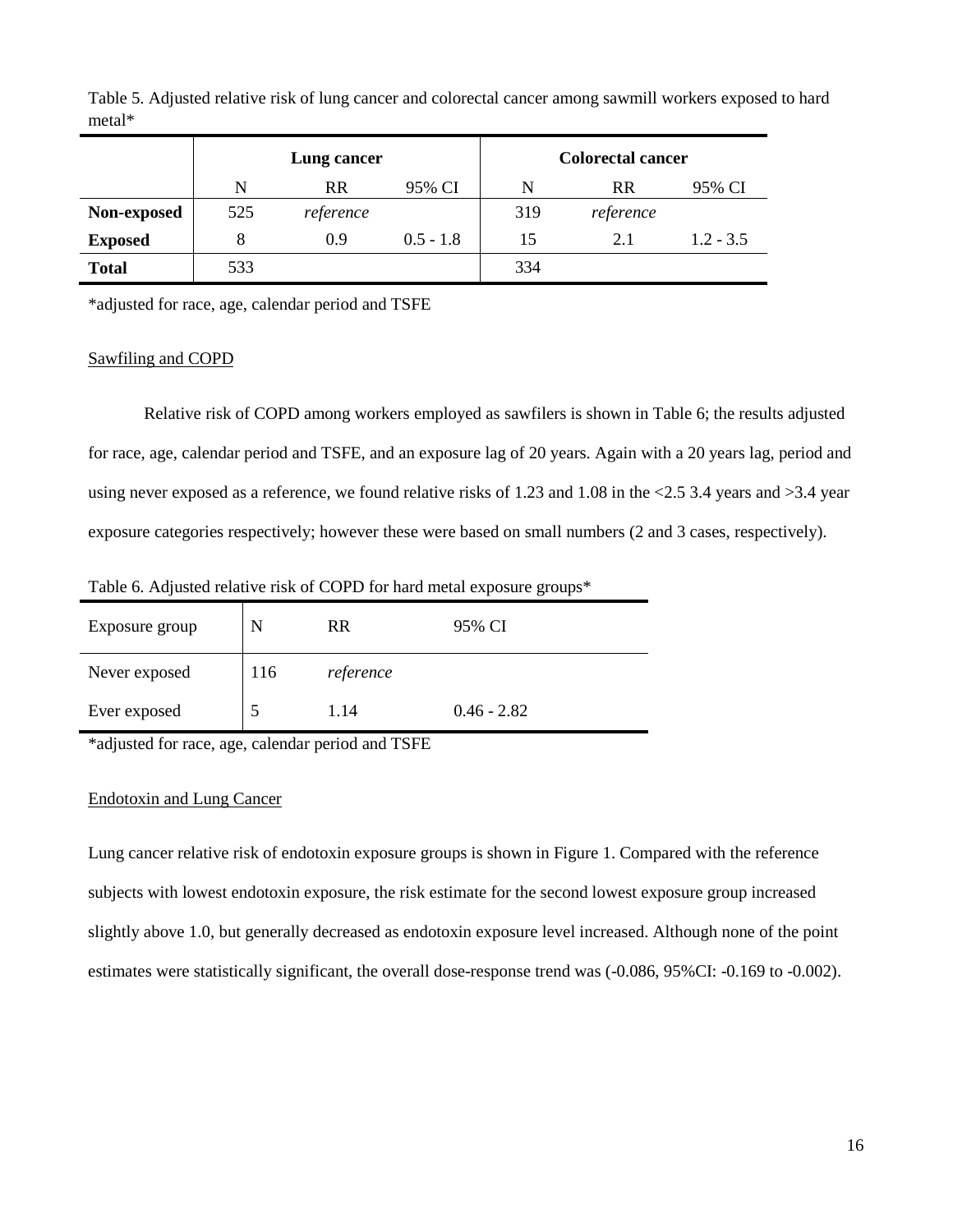

Figure 1. Risk of lung cancer with increased median endotoxin exposure for the 5 groups



Figure 2. Risk of COPD with increased median endotoxin exposure for the 5 groups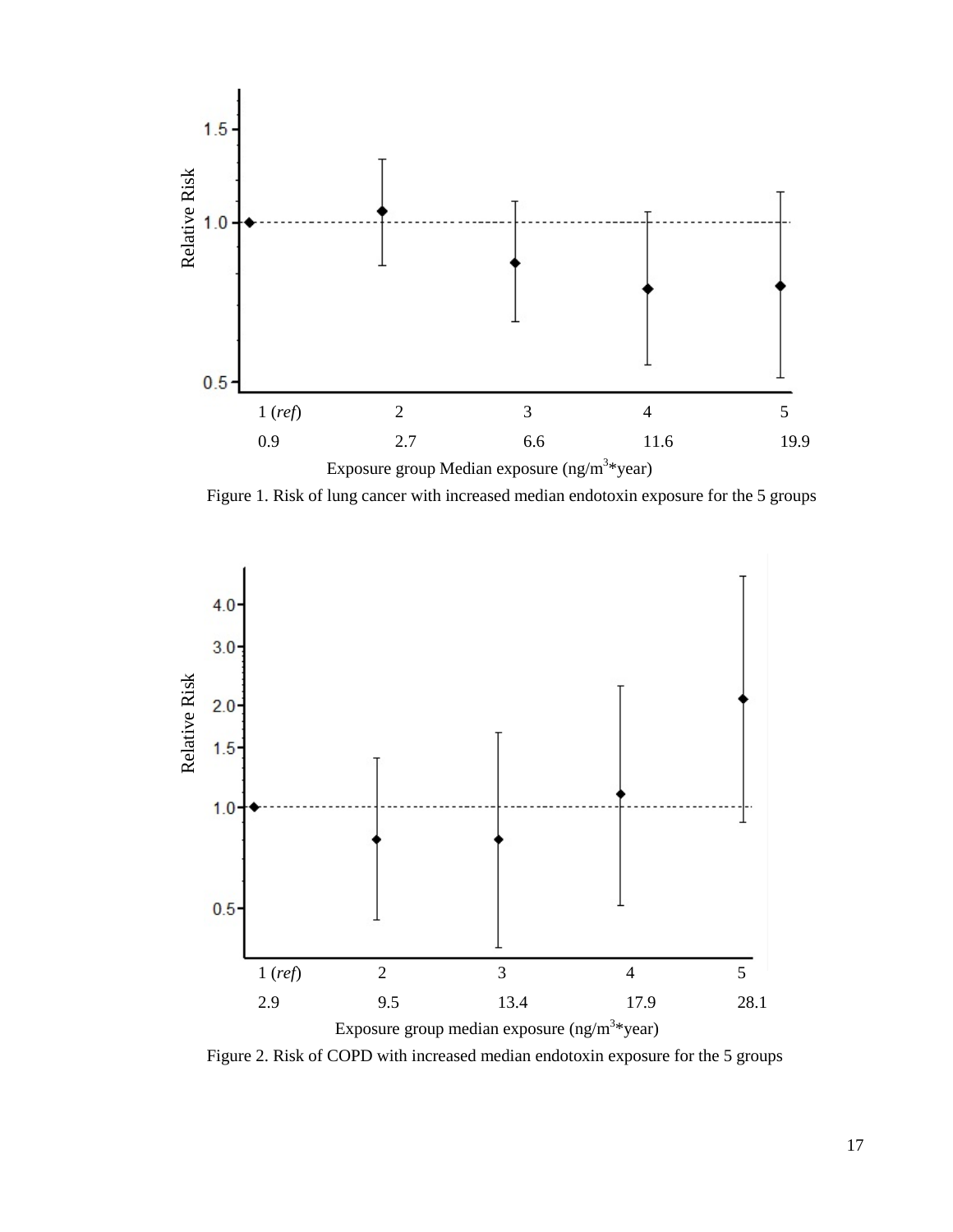# Endotoxin and COPD

The relative risk of COPD among endotoxin exposure groups is shown in Figure 2. Compared with the reference group with lowest exposure, risk estimates for medium exposures are around 1, but increased for the highest exposed group. The linear test for trend was not significant at  $\alpha = 0.05$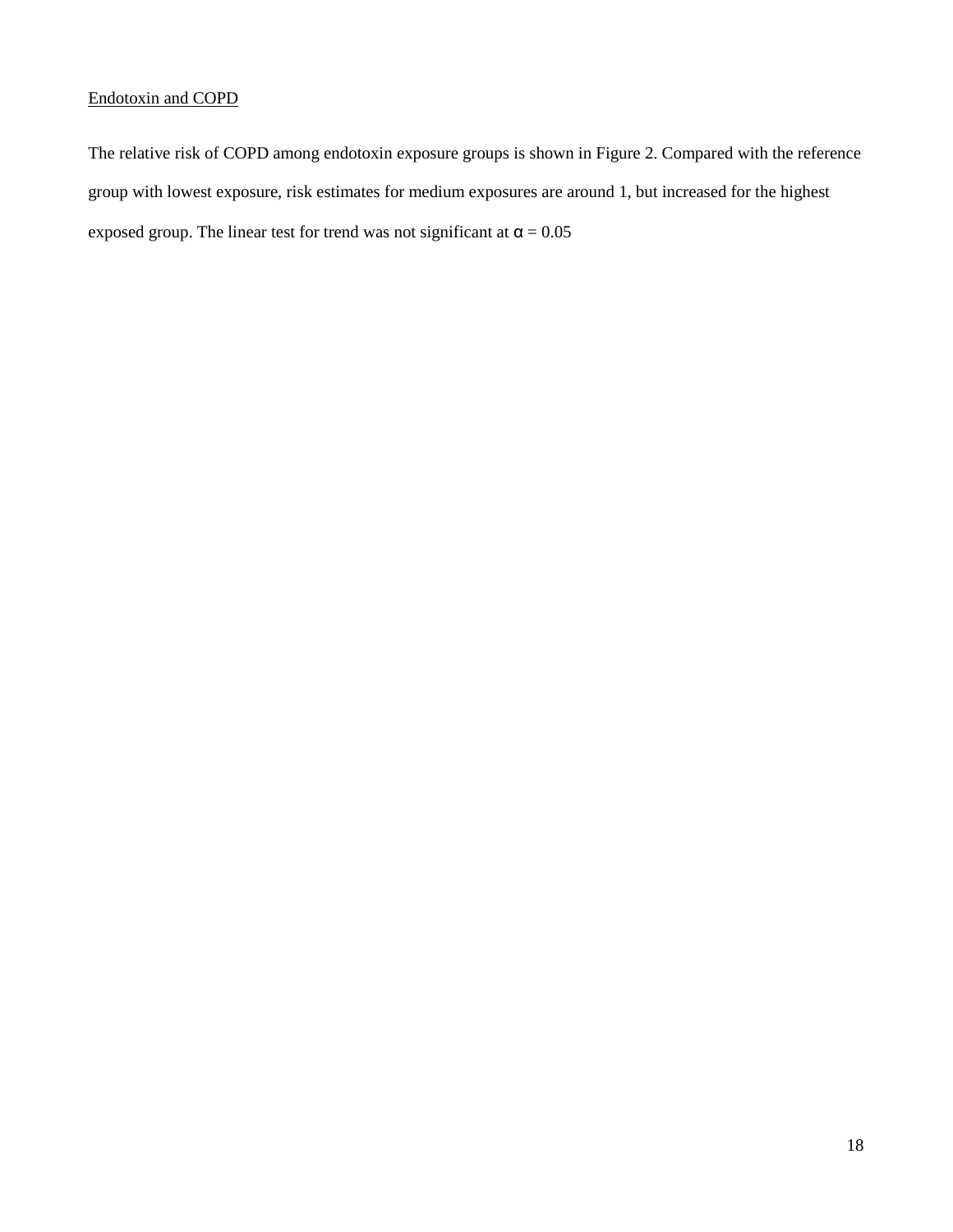# Discussion

We studied work as a sawfiler and endotoxin exposures in 14 sawmills selected from Coastal and Interior BC. These findings should be generalizable to individuals who worked at other BC sawmills during the study time period.

In our examination of sawfiling and occupational disease, we found an excess risk of colorectal cancer for exposed subjects (RR=2.1) but no increase in risk of lung cancer (RR=0.9). With COPD we found was a slight, but non-significant elevation in risk  $(RR=1.2)$ . There have been no previous studies with regard of cancer and respiratory risks among the sawfiler job group to our knowledge, and epidemiologic studies of other occupations (such as welding and hard metal production) that might be expected to have had similar exposures have shown inconsistent results. The reasons for the inconsistency across earlier studies may have been because workers were exposed to multiple types of hard metals, therefore difficult to study the independent effect of a single metal or because differences in reference populations might affect the risk estimates. Some studies reported that subjects with job tasks similar to sawfilers, such as welders and grinders, tended to smoke more than the general population (Sterling & Weinkam 1986), potentially confounding the cancer and COPD relation.

Although the risk of lung cancer associated with hard metal and endotoxin were studied separately, we did a summary of endotoxin cumulative exposure among sawfilers vs. non-sawfilers (Table 7). Sawfilers have a higher endotoxin cumulative dose compared with non-sawfilers, which may partially explain the nonsignificantly excess risk of lung cancer associated with hard metal exposure.

|                      |       | Range           | AM   | <b>GM</b> | <b>GSD</b> |
|----------------------|-------|-----------------|------|-----------|------------|
| <b>Sawfilers</b>     | 805   | $0.4 - 85.2$    | 15.2 | 11.6      | 0.006      |
| <b>Non-sawfilers</b> | 24334 | $0.006 - 107.1$ | 7.0  | 3.7       | 0.01       |

Table 7. Endotoxin exposure among sawfilers in the lung cancer cohort (unit: ng/m<sup>3\*</sup>year)

Smoking is considered to be a potential confounder in occupational epidemiology studies, as it is a confirmed risk factor for lung cancer and COPD (Bresnitz EA 1997). In our study we did not directly control for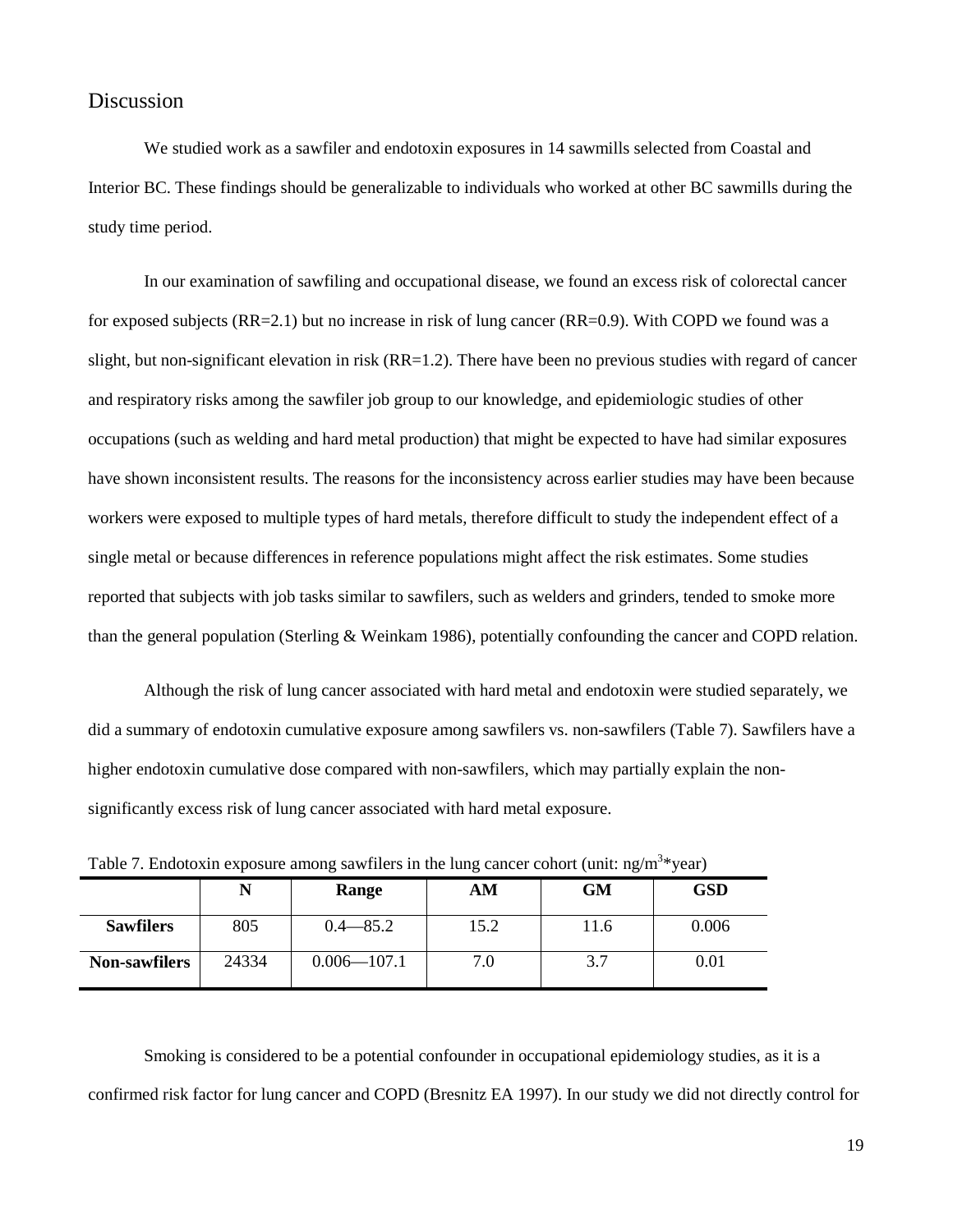cigarette smoking because of a lack of individual smoking data. However, the confounding effect of smoking was indirectly addressed through two approaches: 1) We included race (South Asian Vs. Other) as covariate based on the *a priori* assumption that workers of South-Asian origin smoke less. The lung cancer risk of South Asian workers support this assumption (RR=0.3, 95% CI 0.2-0.5). 2) Our study design was based on an internal comparison approach, and avoided the data gap of smoking prevalence among workers and an external reference group. Also it helped to reduce impact of the healthy worker effect (that would be expected to result in underestimate the true risk of hard metal exposure; Arrighi & Picciotto 1994).

The finding of an elevated risk for colorectal cancer associated with sawfiling is novel. Occupational exposures previously investigated for association with colorectal cancer are: sedentary work (a high priority for future IARC review; IARC, 2008); polypropylene exposure and carpet workers, where the evidence was considered weak or non-supportive of a relation (Lagast *et al.*, 1995); and asbestos. Recently the evidence for a link between asbestos and colorectal cancer was reviewed by IARC (Straif *et al.*, 2009) who concluded evidence of an association between asbestos and colorectal cancer as "limited" though the monograph working group were "even split on whether the evidence was strong enough to warrant classification as 'sufficient'".

In our examination of the protective effect of endotoxin against lung cancer, we did observe a downward trend of risk estimates as endotoxin exposure increased, which was consistent with other studies. The direct endotoxin measurement method of our study contributes to the existing evidence as other studies were based on either occupation/employment duration (Mastranelo *et al.*, 2002; Lanters *et al.*, 2010) or indirect measurement (such as cotton dust; Astrakianakis *et al.*, 2007). Additionally, subjects of most other "protective effect" studies were exposed to much higher endotoxin exposure level (ie geometric mean 6 ng/m<sup>3</sup>; Mutius *et al.* 2000). Our study indicated that exposure to much lower levels of endotoxin (mean concentration 2.09 ng/m<sup>3</sup>), for a long period of time might also be associated with decreased cancer risk. However, caution should be used when comparing cross-study endotoxin doses, as a study comparing intra-laboratory results of endotoxin measurements showed the variation of magnitude, indicating that the difference in the analysis method and laboratory condition could cause substantial differences in the reported concentration (Chun *et al.*, 2000). We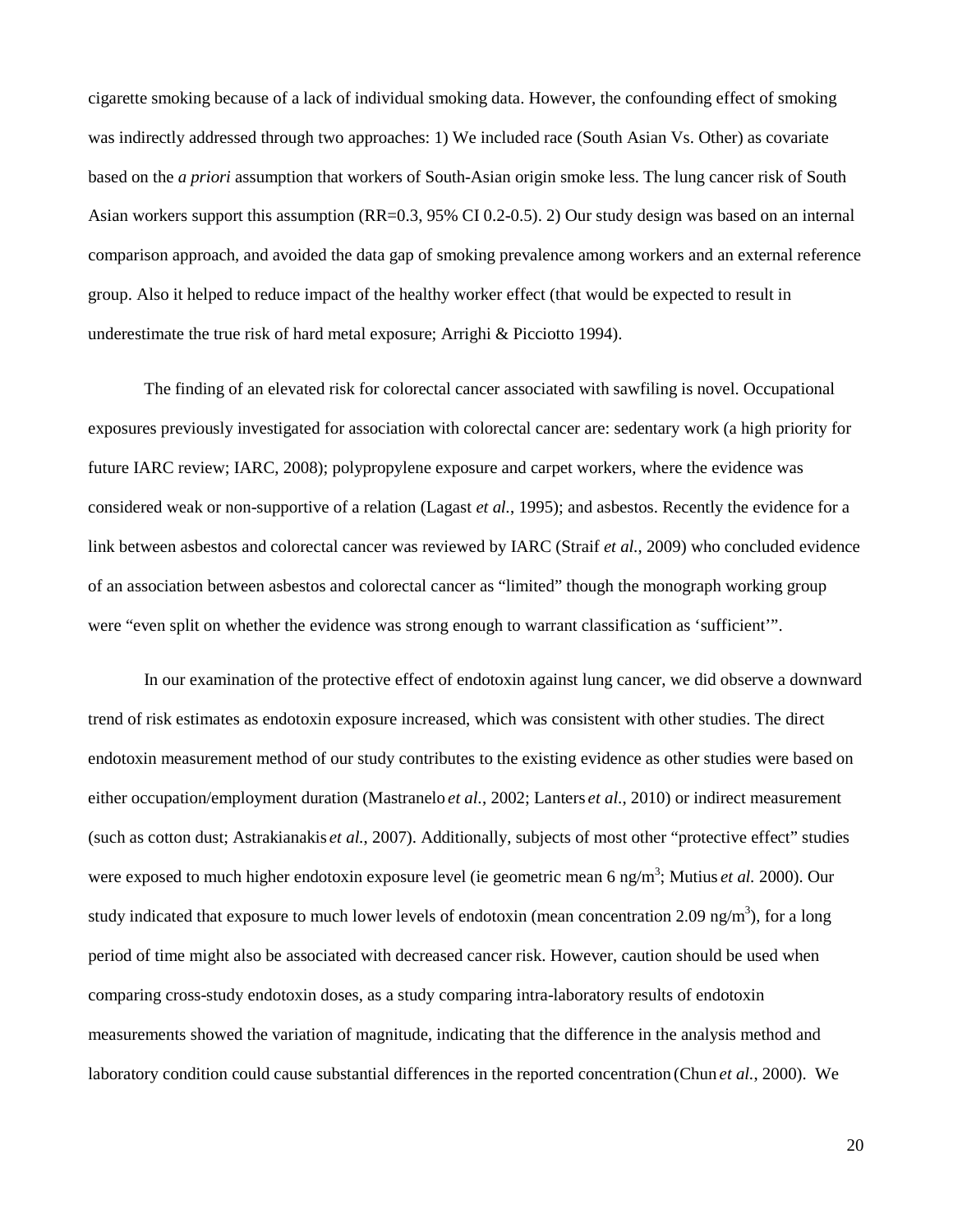examined different lag times in our analysis, reflecting latent period in lung cancer development, which was not the case for some previous studies (Lenters *et al.*, 2010).

We observed a trend of increasing risk of COPD associated with increased endotoxin exposure level. Several previous studies have demonstrated increased risk of respiratory morbidity and mortality among farmers and farm workers who are potentially exposed to high level of endotoxin (Eduard *et al.*, 2009; Linaker& Smedley, 2002), and others observed decreased lung function, as measured by  $FEV_1$  and  $FVC^{14}$ . There have only been few occupational epidemiology studies that have investigated the association between measured endotoxin exposure level and decreased lung function. Again exposure levels in other studies - such as among poultry workers, N=257, that observed pulmonary function decrements - were at much high apparent exposure concentrations  $(61.4 \text{ ng/m}^3; \text{Donham } et \text{ al.}, 2000).$ 

#### **Implications for Future Study**

Since endotoxin exposure was correlated with other respiratory toxins such as wood dust in occupational settings (Mutius *et al.*, 2000), future studies might include wood dust concentration in analysis, to study the combined and independent health effects of endotoxin and wood dust exposure.

The decrease in lung cancer risk for endotoxin-exposed workers was observed at dose levels lower than previous studies, thus more studies focusing on occupations and industries with borderline excessive endotoxin exposure are needed to confirm the dose-response relationship.

In our endotoxin exposure assessment, we included both concentration and duration into account. However, it is interesting to consider which of the two has a stronger influence on the dose-response relationship we observed.

Given the finding of adverse health effects at relatively low endotoxin exposure levels we recommend additional study of the health effects of low-level endotoxin exposure.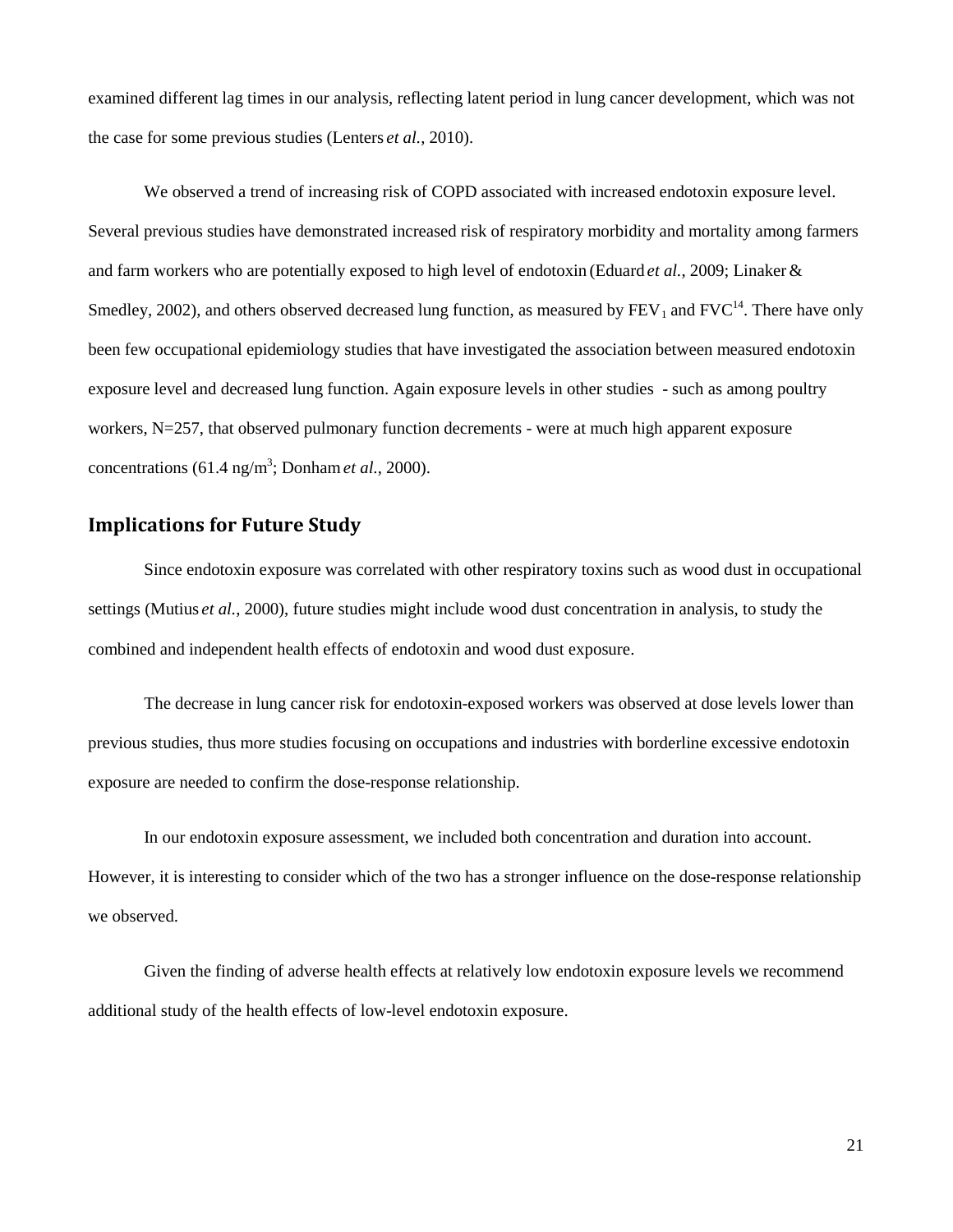It may also be possible to examine the hypothesis that after a worker's exposure to high level of endotoxin that exceeded the threshold of triggering the immuno-response, a comparatively low level for a long duration would be able to "maintain" the anti-tumor effect.

Finally, an external comparison with the BC general population (i.e. SMR) would help assess the excess risk following occupational exposure to hard metal and endotoxin.

#### **Policy and Prevention**

We found an elevated risk for colorectal cancer that was associated with sawfiling work, and that was potentially linked to hard metal exposures. Recommendations to minimize occupational exposure to hard metals are:

- Substitute saw blade materials with chemical components that infer higher risk of lung cancer and respiratory diseases with lower risk ones;
- Use enclosures and direct local ventilation when performing sawfiling job tasks that may generate airborne exposures; monitor ventilation systems to ensure that contaminants are effectively drawn away at the grinding area;
- Change metalworking fluid on a regular basis, to prevent the accumulation of hard metal in the fluid;
- Avoid mixing different types of metalworking fluids in use to prevent contamination. For example, mixing ethanolamine-based fluid with a nitrate-based one may generate nitrosamine contamination, which may cause cancer;
- Because of risk of hand contamination with hard metals, improve general hygiene washing hands and face before eating to avoid ingesting traces of toxic metals.
- Monitor for exposure to cobalt, chromium, lead, and cadmium on a regular basis when metals containing these substances are used.
- For sawmill workers' occupational exposure to endotoxin, although our result suggested a "protective" effect against lung cancer, endotoxin is generally considered as an indoor air pollutant because of its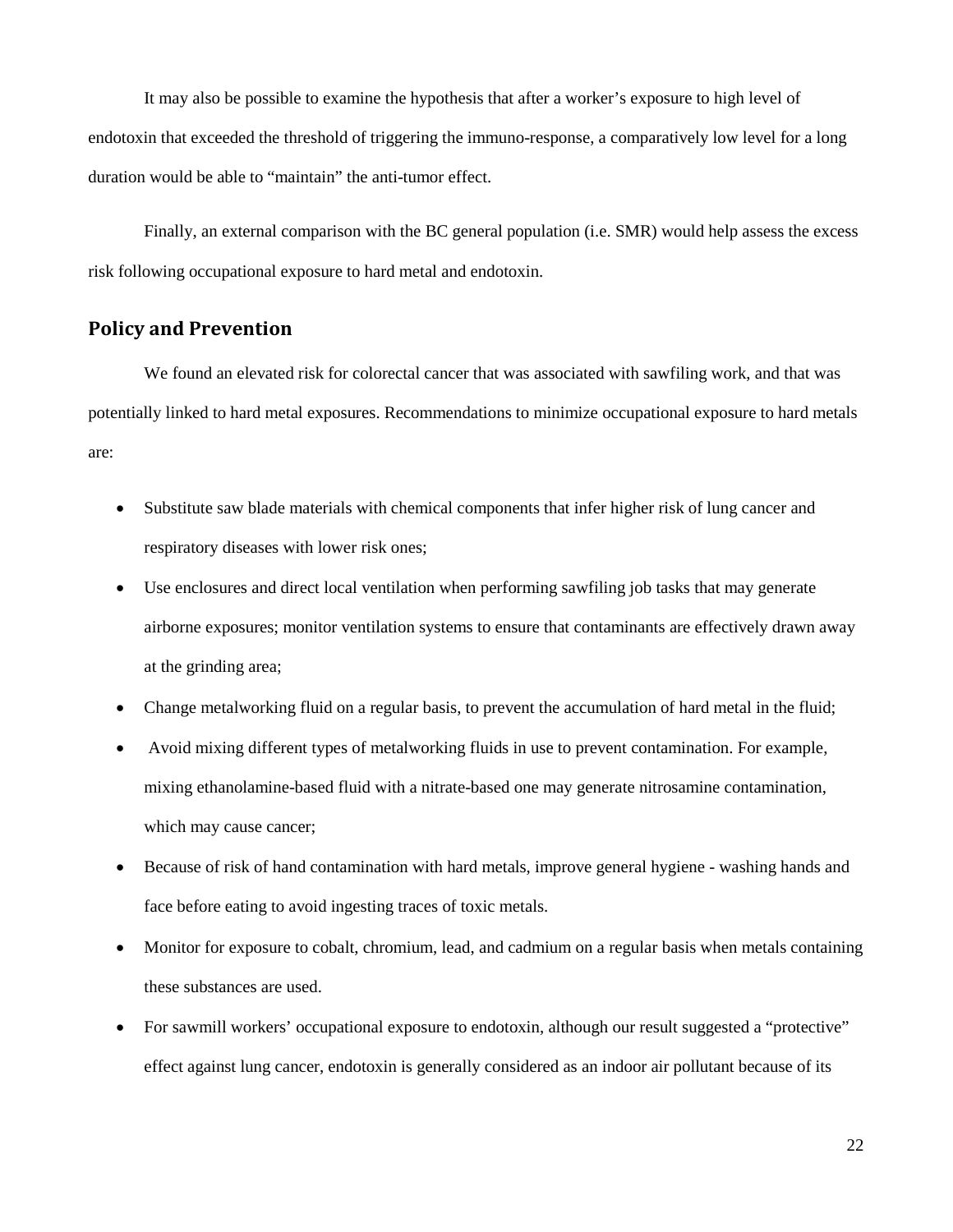inflammatory respiratory effects. Identification of effective control measures should be the subject of further study.

• Currently however there are no exposure limits for endotoxins set by any of WorkSafe BC, ACGIH, OSHA, or NIOSH. However, some scholars recommended that peak endotoxin level should not exceed  $20$  ng/m<sup>3</sup> and the National Health Council of the Netherlands suggests an 8-hr endotoxin occupational exposure limit of 50 EU/m<sup>3</sup>, or approximately 5 ng/m<sup>3</sup> (Rylander 1990; ATS 1998). We recommend monitoring policy in this area, but to be cognizant of the fact that we observed health effects at levels well below other published studies.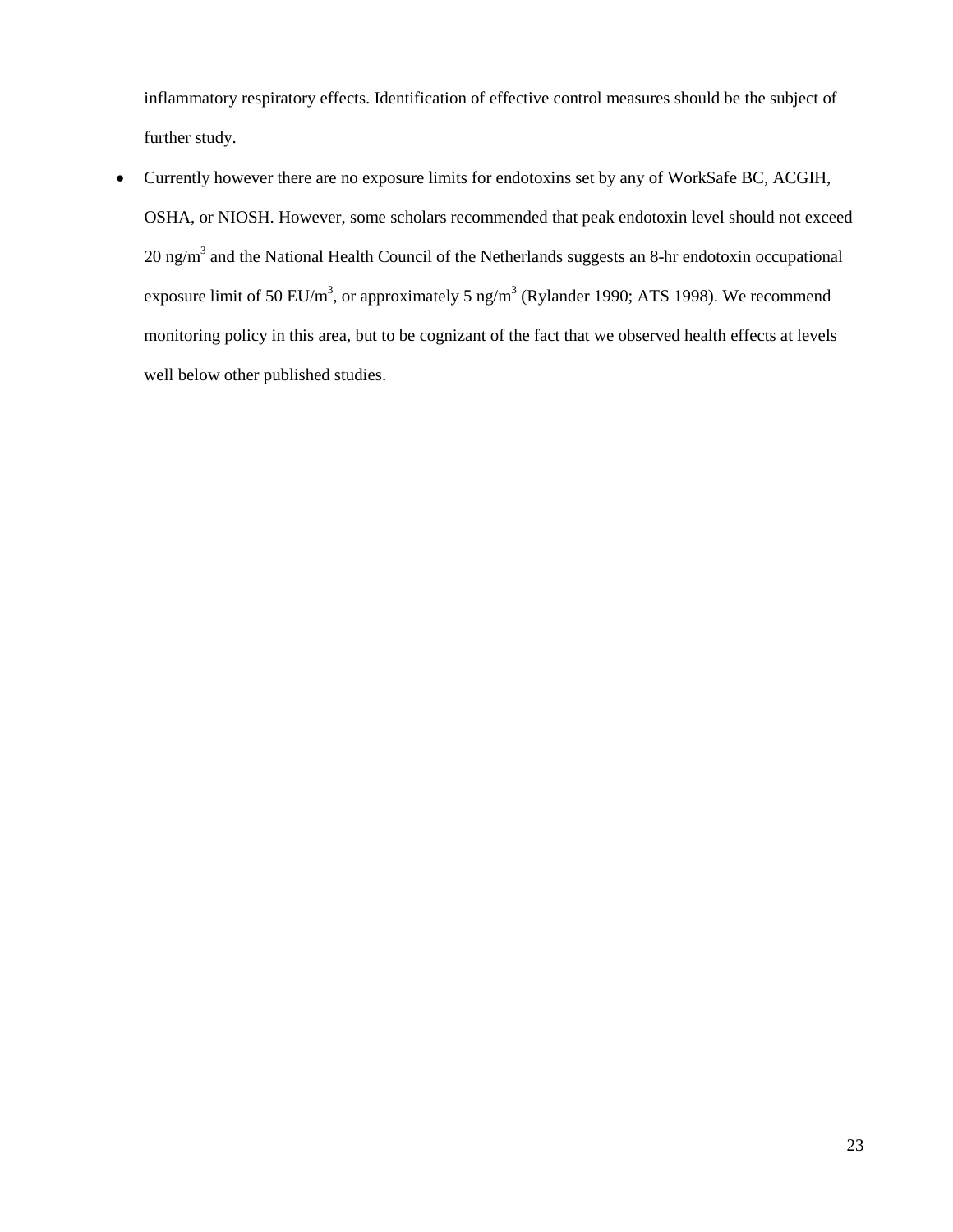#### **Dissemination and Knowledge Transfer**

The major part of research was complete as Hanchen Chen's MSc thesis, under the supervision of Dr. Hugh W Davies (CIH) and members of the supervision committee: Dr. Paul Demers, Dr. George Astrakianakis and Dr. Chris Carlsten. As the thesis was in progress to the current date, we have to date only limited ability to present the research project to a wider audience:

- On January  $26<sup>th</sup> 2011$ , the sawfiler aspects of the study were presented at the meeting of Western Canada health and safety meeting of the United Steelworkers of America, and representatives of sawfilers.
- On April  $1<sup>st</sup>$  2011, preliminary finding of the sawfiler and endotoxin study was presented at School of Occupational and Environmental Health weekly seminars, which are open to the UBC community and the public.
- On July  $22<sup>nd</sup>$  2011, completed thesis was submitted and published on UBC's online information repository, cIRcle.

In the future, after including smoking survey data into our analysis, we will write two separate papers based on exposure (sawfiling and endotoxin) and submit to academic journals for publication.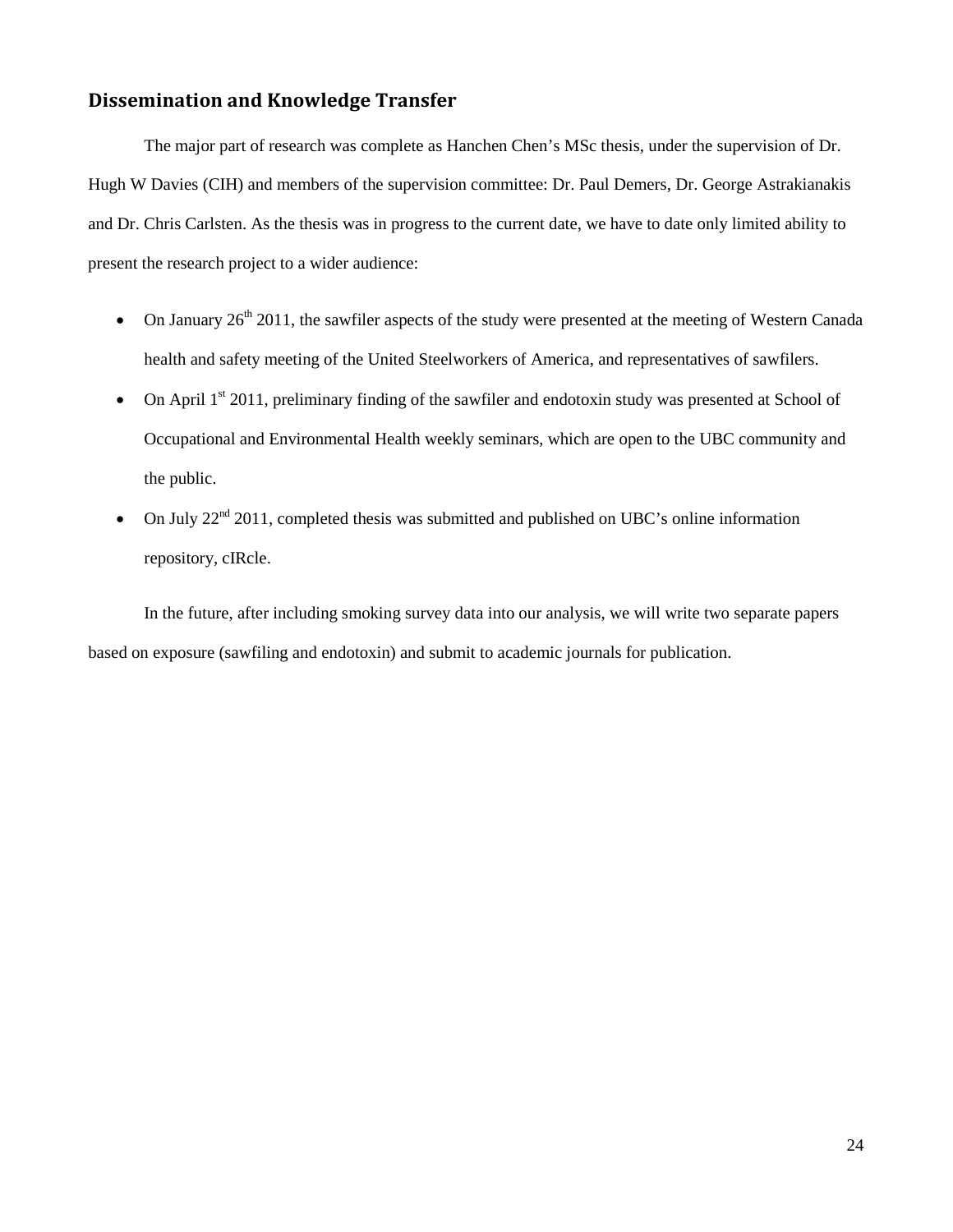# References

Arrighi HM and Picciotto IH. The evolving concept of the healthy worker survivor effect. Epidemiology 1994;5(2):189-196.

Astrakianakis G, Seixas NS, et al. Lung cancer risk among female textile workers exposed to endotoxin. J Natl Cancer Inst 2007; 99:357-364.

ATS (American Thoracic Society). Respiratory health hazards in agriculture. Am J Respir Crit Care Med 1998;158:S1-S76.

Bresnitz EA. Epidemiology of advanced lung disease in the United States. Clin Chest Med 1997;18:421.

Chun DT, Chew V, et al. Preliminary report on the results of the second phase of a round-robin endotoxin assay study using cotton dust. Applied Occup Env Hyg 2000;15(1):152-157.

Davies HW, Demers PA, et al. Section 71.4 Major Section and Processes: Occupational Hazards and Controls. In International Labor Office: Encyclopedia of Occupational Health and Safety. Geneva. ILO. (1998)

Davies HW, Teschke K, et al. A retrospective assessment of occupational noise exposures for a longitudinal epidemiological study. Occup Environ Med. 2009; 66(6):388-94.

Davison AG, Haslam PL, et al. Interstitial lung disease and asthma in hard-metal workers: bronchoalveolar lavage, untrastructural and analytical findings and results of bronchial provocation tests. Thorax 1983;38:119- 128.

Demers PA, Friesen MC, et al. Cancer and occupational exposure to pentachlorophenol and tetrachlorophenol. Cancer Causes Control 2006;17(6):749-758.

Demers PA, Davies HW, et al. Cancer and occupational exposure to pentachlorophenol and tetrachlorophenol (Canada). *Cancer Causes and Control* 2006;17(6): 749-758.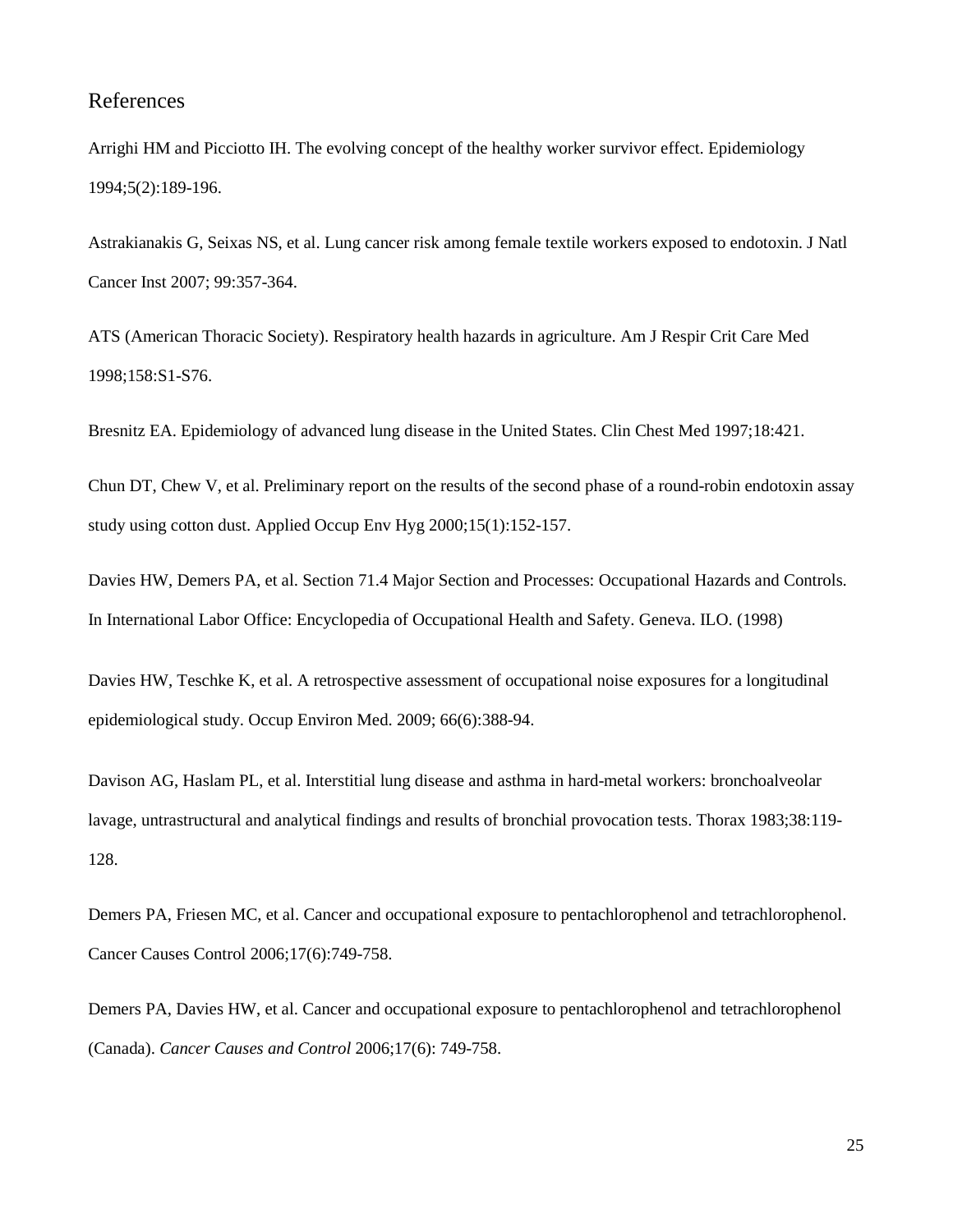Dennekamp M, Demers PA, et al. Endotoxin exposure among softwood lumber mill workers in the Canadian province of British Columbia. Ann Agric Environ Med 1999;6:141-146.

Donham KJ, Cumro D, et al. Dose-response relationships between occupational aerosol exposures and crossshift declines of lung function in poultry workers: recommendations for exposure limits. J Occup Environ Med 2000;42(3);260-269.

Dranoff G. Cytokines in cancer pathogenesis and cancer therapy. Nat Rev Cancer 2004;4(1):11-22.

Eduard W, Pearce N, et al. Chronic Bronchitis, COPD, and lung function in farmers: The role of biological agents. Chest 2009;136:716-724.

Enterline PE, Sykora JL, et al. Endotoxins, cotton dust, and cancer. Lancet 1985;2:934-935.

Friesen MC, Davies HW, et al. Predicting historical dust and wood dust exposure in sawmills: model development and validation. J Occup Environ Hyg. 2005; 2(12):650-8.

Gheysens B, Auxerx J, et al. Cobalt-induced bronchial asthma in diamond polishers. Chest 1985; 88:740-744.

Hagmar L, Schutz A, Hallberg T, Sjoholm A. Health effects of exposure to endotoxins and organic dust in poultry slaughter-house workers. Int Arch Occup Environ Health 1990;62:159-164.

Hasday JD, Bascom R, et al. Bacterial endotoxin is an active component of cigarette smoke. Chest 1999;115:829-835.

Hudson AR, Kilburn KH, et al. Granulocyte recruitment to airways exposed to endotoxin aerosols. Am Rev Respir Dis 1977;115:89-95.

IARC. IARC Monographs on the Evaluation of Carcinogenic Risks to Humans. INTERNAL REPORT 08/001 Report of the Advisory Group to Recommend Priorities for IARC Monographs during 2010–2014

17–20 June 2008; IARC, LYON, France

Kennaway NM, Kennaway EL. A study of the incidence of cancer of lung and larynx. J Hyg 1936;36:236-267.

26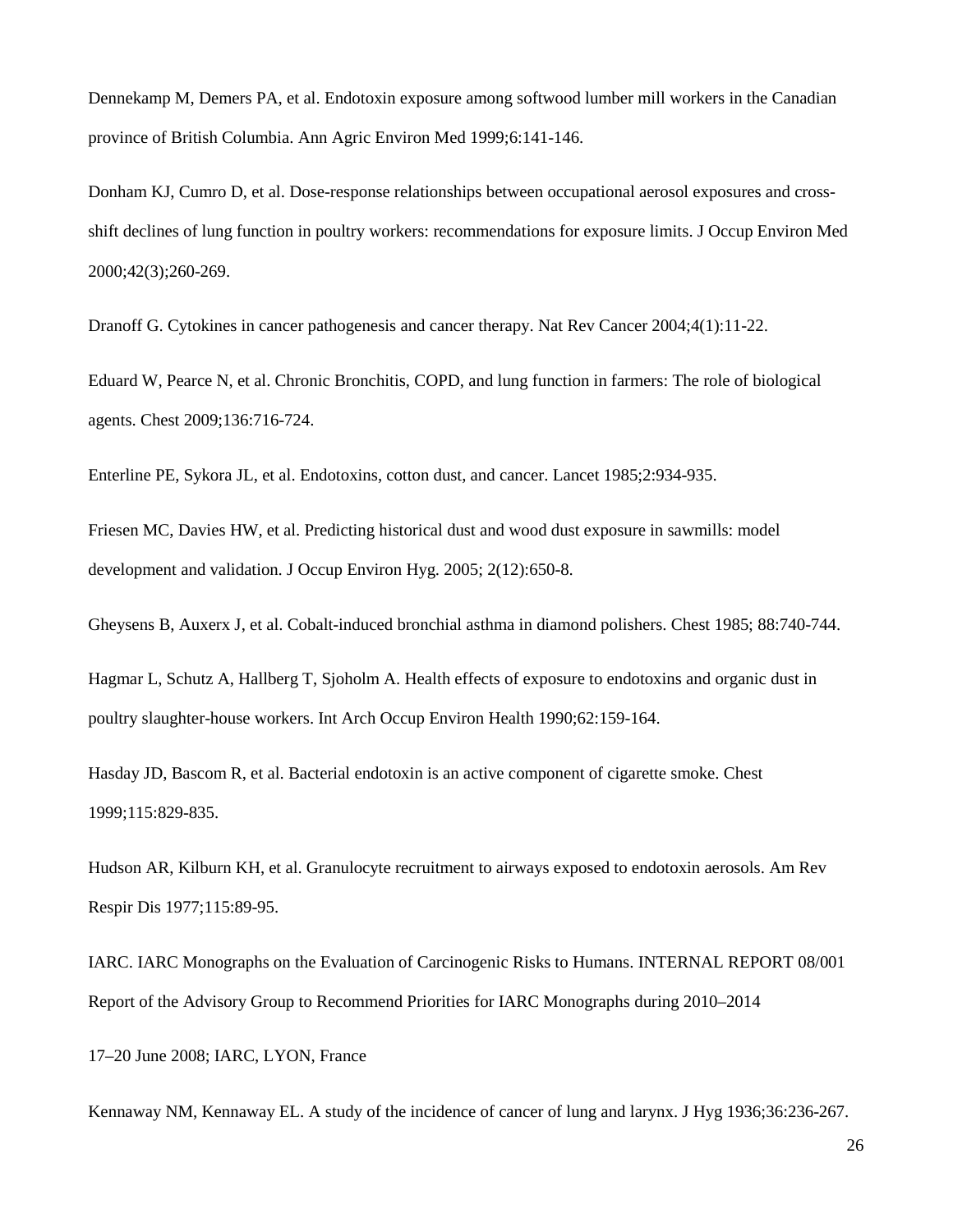Kennedy SM, Chan-Yeung M, et al. Maintenance of stellite and tungsten carbide saw tips: health and exposureresponse evaluations. Occup Environ Med 52(3):185-191. (1995)

Kennedy SM, Greavers IA, et al. Acute pulmonary responses among automobile workers exposed to aerosols of machining fluids. Am J Indus Med 1989;15:627-641.

Kline JN, Cowden JD, Hunninghake GW. Variable airway responsiveness to inhaled lipopolysaccharides. Am J Respir Crit Care Med 1999;160:297-303.

Krstev S, Stewart P, et al. Mortality among shipyard Coast Guard workers: a retrospective cohort study. Occup Environ Med. 2007;64(10):651-8.

Kusaka Y, Ichikawa Y, et al. Effect of hard metal dust on ventilatory function. Brit J Ind Med 1986;43:486-489.

Lagast H, Tomenson J, Stringer DA. Polypropylene production and colorectal cancer: a review of the epidemiological evidence. Occup Med (Lond). 1995;45(2):69-74.

Lange JH, Mastrangelo G, et al. Endotoxin exposure and lung cancer mortality by type of farming: Is there a hidden dose-response relationship? Ann Agric Environ Med 2003;10:229-232.

Lange JH, Mastrangelo G, Thomulka KW. Will sewage workers with endotoxin-related symptoms have benefit of reduced lung cancer? Letter to the editor. Occup Environ Med 2003;60:142-149.

Lenters V, Basinas I, et al. Endotoxin exposure and lung cancer risk: a systematic review and meta-analysis of the published literature on agriculture and cotton textile workers. Cancer Cause Control 2010; 21: 523-555.

Linaker C, Smedley J. Respiratory illness in agricultural workers. Occup Med 2002; 52:451–459

Mandryk J, Udeni AK, Hocking AD. Work-related symptoms and dose-response relationships for personal exposure and pulmonary function among woodworkers. Am J Ind Med 1999;35:481-490.

Mastrangelo G, Fedeli U, et al. Epidemiologic evidence of cancer risk in textile industry workers: a review and update. Toxicol Ind Health 2002;18:171-181.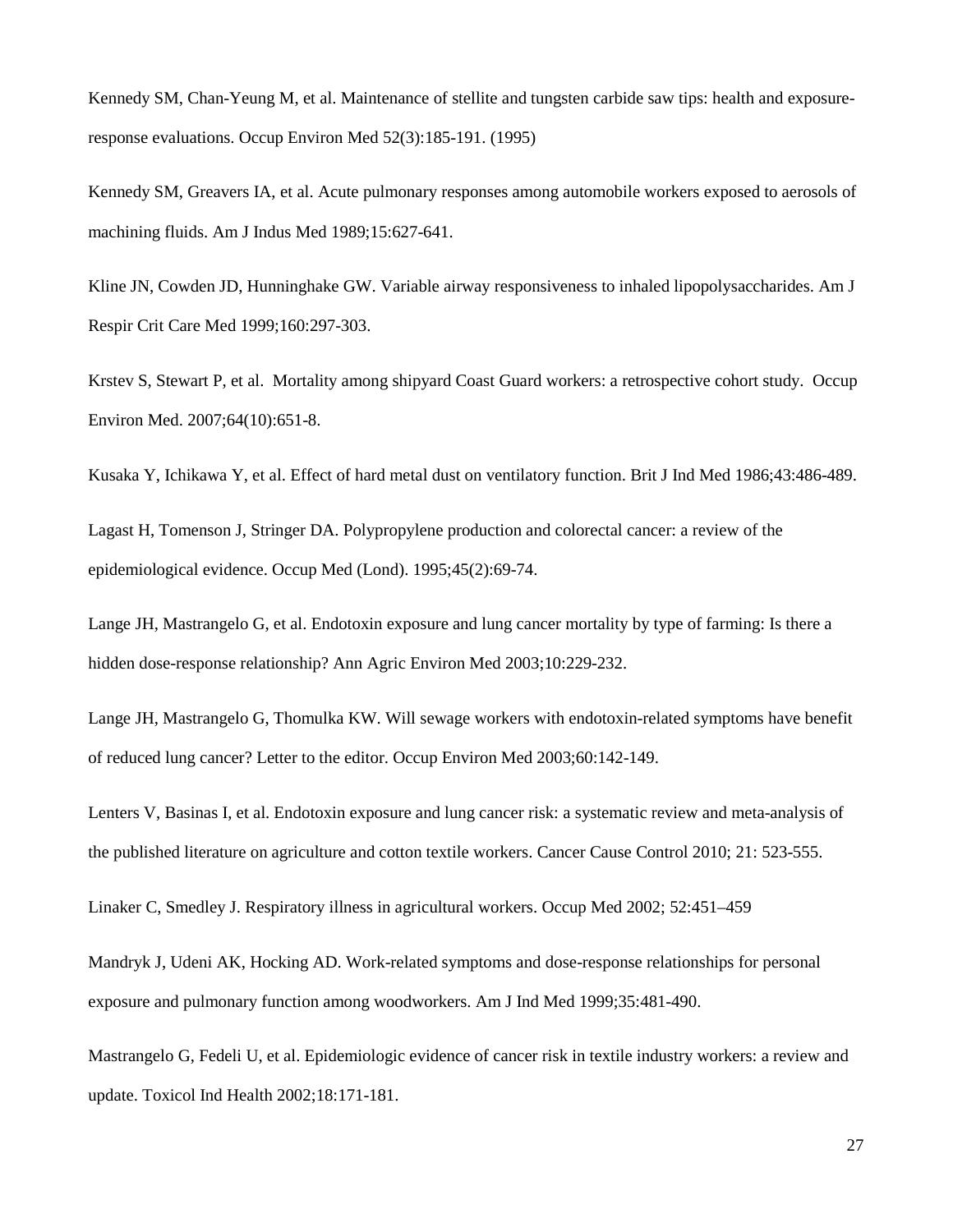Mastrangelo G, Grange JM, Fadda E, Fedeli U, Buja A, Lange JH. Lung cancer risk: effect of dairy farming and the consequence of removing that occupational exposure. Am J Epidemiol. 2005; 161(11):1037-46.

Moulin JJ, Wild P, et al. Lung cancer risk in hard-metal workers. *Am J of Epidemiology* 1998;148(3): 241-248.

Mutius EV, Fahrlander CB, et al. Exposure to endotoxin or other bacterial components might protect against the development of atopy. Clinical and Experimental Allergy 2000;30:1230-1234.

Nemery B, Nagels J, et al. Rapidly fatal progression of cobalt lung in a diamond polisher. Am Rev Respir Dis 1990;141:1373-1378.

Omland O. Exposure and respiratory health in farming in temperate zones: a review of the literature. Ann Agric Environ Med 2002; 9:1119-1136.

Ostry AS, Marion SA, et al. Comparison of expert-rater methods for assessing psychosocial job strain. Scand J Work Environ Health. 2001; 27(1):70-5.

Park JH, Spiegelman DL, et al. Longitudinal study of dust and airborne endotoxin in the home. Environ Health Perspect 2000; 108: 1023-1028.

Roto P. Asthma, symptoms of chronic bronchitis, and ventilatory capacity among cobalt and zinc production workers. Scand J Work Environ Health 1980;6:1-49.

Rylander R. Health effects of cotton dust exposures. Am J Ind Med 1990;17:39-45.

Sprince NL, Oliver LC, et al. Cobalt exposure and lung disease in tungsten carbide production. A cross-sectional study of current workers. Am Rev Respir Dis 1988; 138:1220-1226.

Sterling TD, Weinkam JJ. Smoking characteristics by type of employment. J Occup Med 1986;18:743-754.

Straif, K., L Benbrahim-Tallaa, *et al.* Special Report: A Review of human Carcinogens-Part C: Metals, Arsenic, Dusts and Fibers. Lancet Oncology Vol 10 May 2009: 453-4